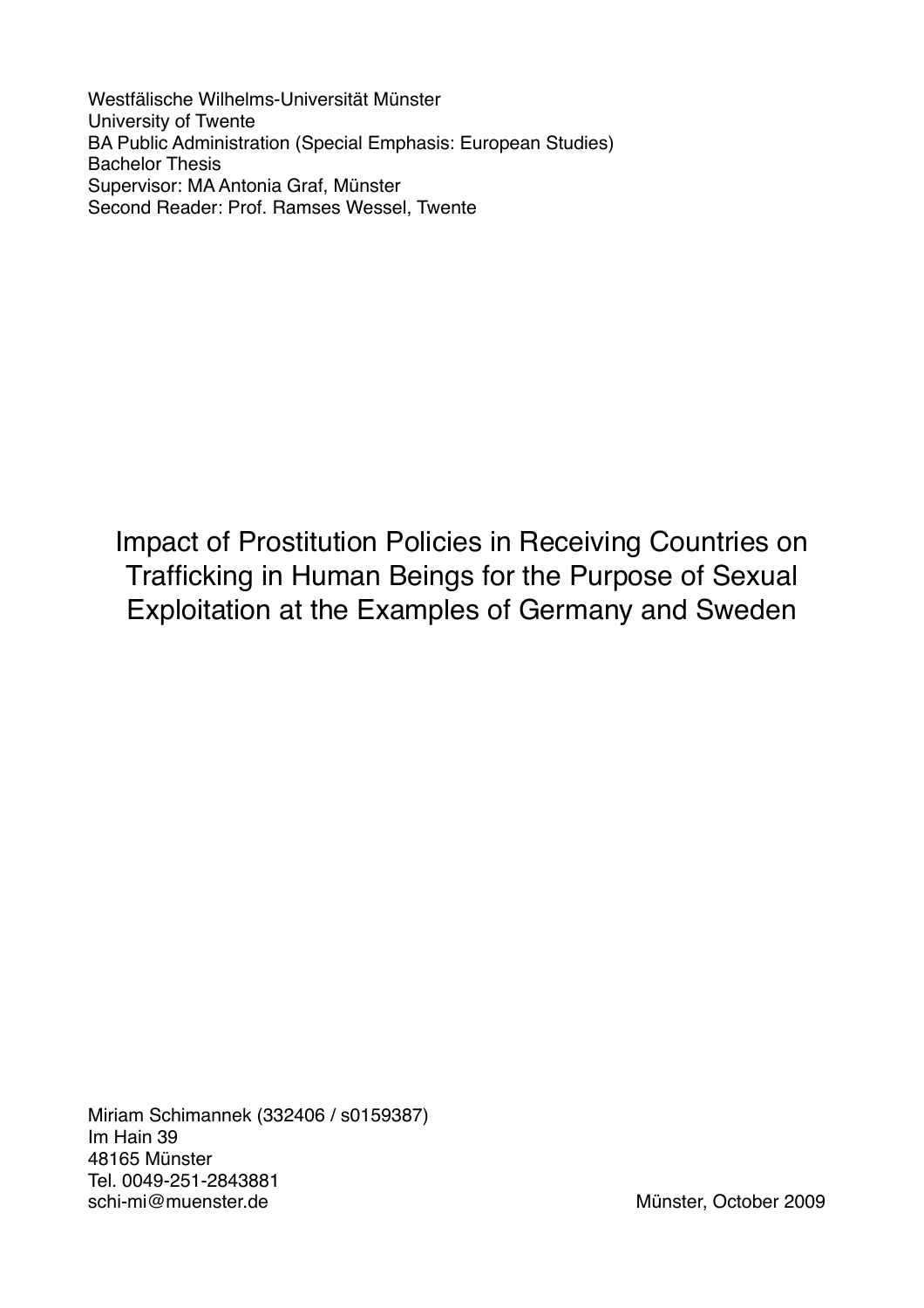# **Index**

- 1. Introduction
- 2. Theory
- 2.1 Methodological Approach
- 2.2 From Regulation to Abolitionism and Back
- 2.3 Current Research Situation
- 3. The International Context: United Nations and European Union
- 4. The Legal Situation in Sweden and Germany
- 4.1 Germany
- 4.2 Sweden
- 5. Statistical Data of Human Trafficking
- 6. Analysis and Discussion
- 7. Conclusion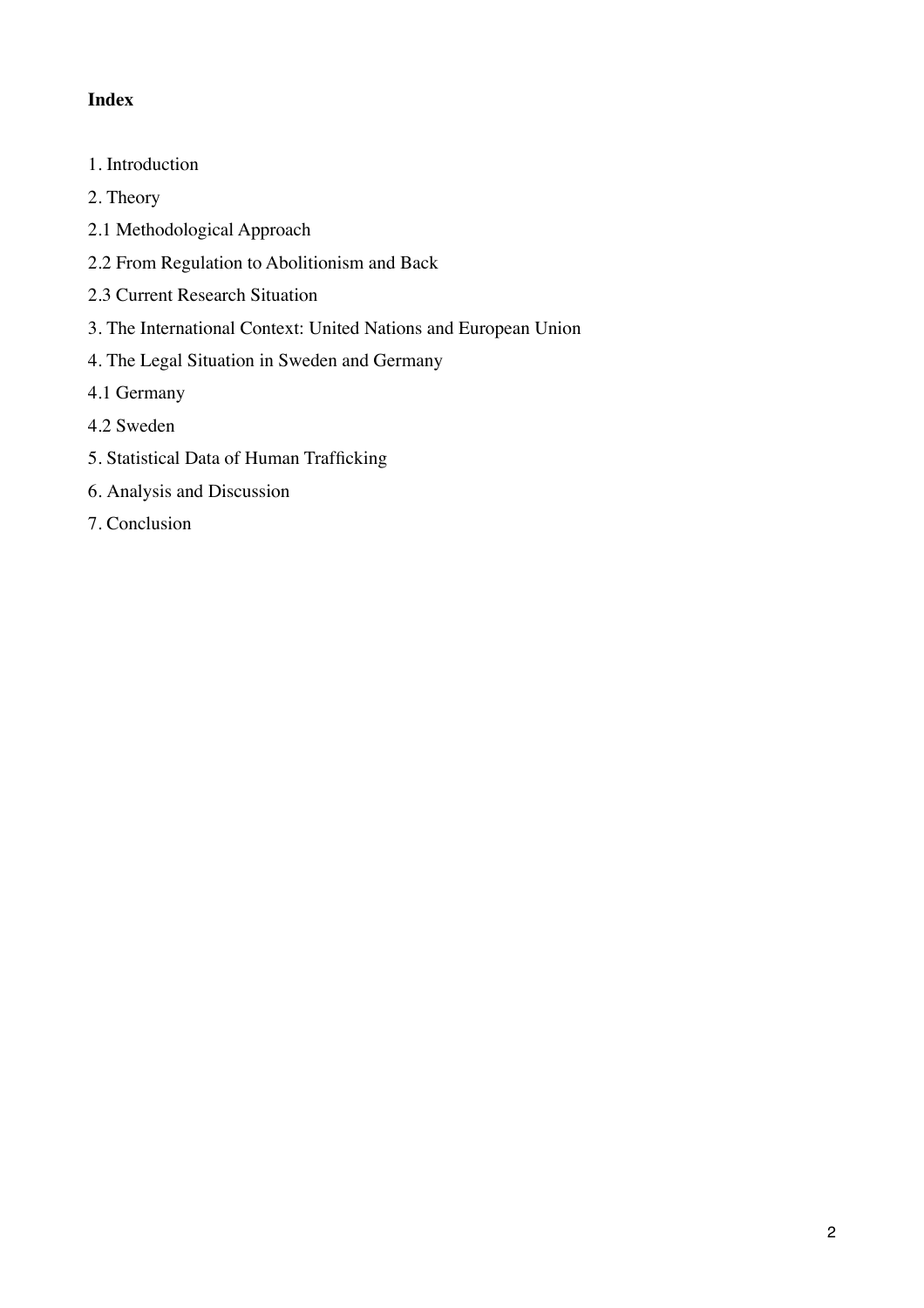#### 1. Introduction

One of the most fiercely fought over debates in feminism is that of sex. Sex in form of pornography, prostitution and everything in between. While the phenomena of mass pornography entered the debate more recently, that of prostitution did so a lot earlier. In fact the debate about prostitution is one of the oldest and one of the most dividing ones in feminism. While the one party considers prostitution as an accompanying evil of patriarchy and poverty - always being forced upon women and a form of violence against them - the other one acknowledges the existence of voluntary prostitution and assumes women have a right to consciously choose prostitution as a way to make money. The one party consequently wants to erase prostitution in order to protect women while the other wants to legitimate "sex work" as a profession like any other for the very same reason. A phenomena that is in parts connected to prostitution is that of human trafficking. Trafficking in persons occurs for a variety of purposes but always with the same result. Be it cheap labour, forced begging, prostitution - the trafficked person will always be exploited in one way or another. Trafficking for the purpose of sexual exploitation, however, makes up the biggest part of this reasons and therefore links the problem of human trafficking to that of prostitution. Although the frames have changed several times in which this phenomena is seen and in which it was fought, feminists have always been united in the fight against trafficking in human beings. As activists wanted to fight human trafficking for the purpose of sexual exploitation but where divided in their opinion of prostitution the obvious solution was to keep the issue of prostitution out of the debate about fighting trafficking.

In current research it seems to be the dominant paradigm to view prostitution and human trafficking for the purpose of sexual exploitation as two separate social phenomena to be handled individually. Although it is acknowledged that human trafficking has to be considered when dealing with prostitution insofar as a varying amount of prostitutes are in fact victims of trafficking, the connection in the other way (the influence of prostitution laws on trafficking) has only marginally being tackled - probably not least in order to avoid the highly emotional and morally charged debate about prostitution when dealing with human trafficking. In my paper I want to examine if this connection can be made, at the examples of two EU countries that are exemplary for the two above mentioned approaches to prostitution - Sweden representing the abolitionist approach and Germany representing the liberal legalising approach. Both countries share the prohibition of trafficking in human beings for the purpose of sexual exploitation. After an introduction into the theoretical approaches behind prostitution and a detailed description of the legal situation in the United Nations, the European Union, Germany and Sweden, I will examine statistical data about trafficking in human beings in both countries and try to find connections between the legislative changes of

3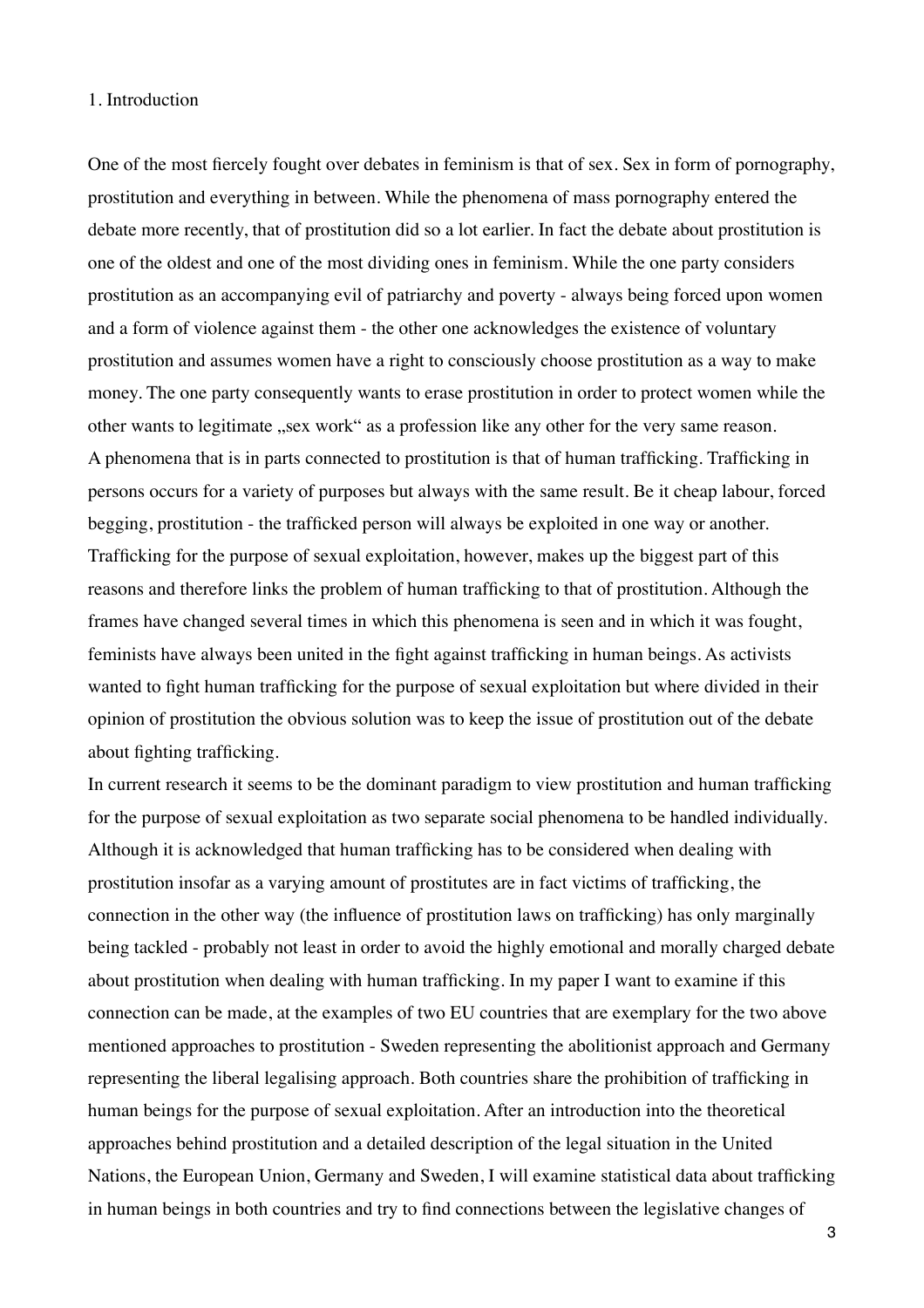both countries and the case numbers of human trafficking. A final conclusion will complete the assessment.

## 2. Theory

This section will provide the methodological and theoretical background to the paper. After clarifying the methodological approach and ruling out other variables, I will give an overview over the theoretical development of approaches towards prostitution and the current research situation.

## 2.1 Methodological Approach

This paper will be a comparative research study, looking at a difference between two social systems (the prostitution policies of the two states Sweden and Germany) and comparing it to another variable present in both systems (human trafficking). For this I will use a secondary analysis of quantitative data (provided by the governments of the two states) as I do not have sufficient resources to establish the required data on my own. The data concerning Sweden is issued by the Swedish National Council for Crime Prevention, a government body that is i.a. responsible for producing Sweden's official crime statistics. The data concerning Germany is issued by the corresponding German government body, the *Bundeskriminalamt*.

The extent of trafficking into a country is influenced by a variety of factors, not least its geographic situation. As shorter transport ways decrease the amount traffickers have to spend on each trafficked person (and therefore increase their revenues) countries in advantageous geographic positions are more likely to be the target of traffickers than countries where transportation costs are higher. In reality this means that Germany with its geographic position at the heart of Western Europe is from a transportation cost perspective more easily accessible than for example Sweden in Northern Europe.[1](#page-3-0) As I do not intend to examine the absolute amount of trafficking into Sweden and Germany, but only the figures relative to each other considering the introduction of the new prostitution laws, the level of the absolute figures is not relevant to my analysis. I can therefore neglect factors that influence the absolute amount of trafficking into a country as I am only interested in the relative level focusing on the introduction of the new legislation on prostitution. In order to also rule out other factors that could influence the level of trafficking, possible temporary factors that do not constitute the background to the absolute amount of trafficking (like for example

<span id="page-3-0"></span><sup>1</sup> Ball et al. (2008)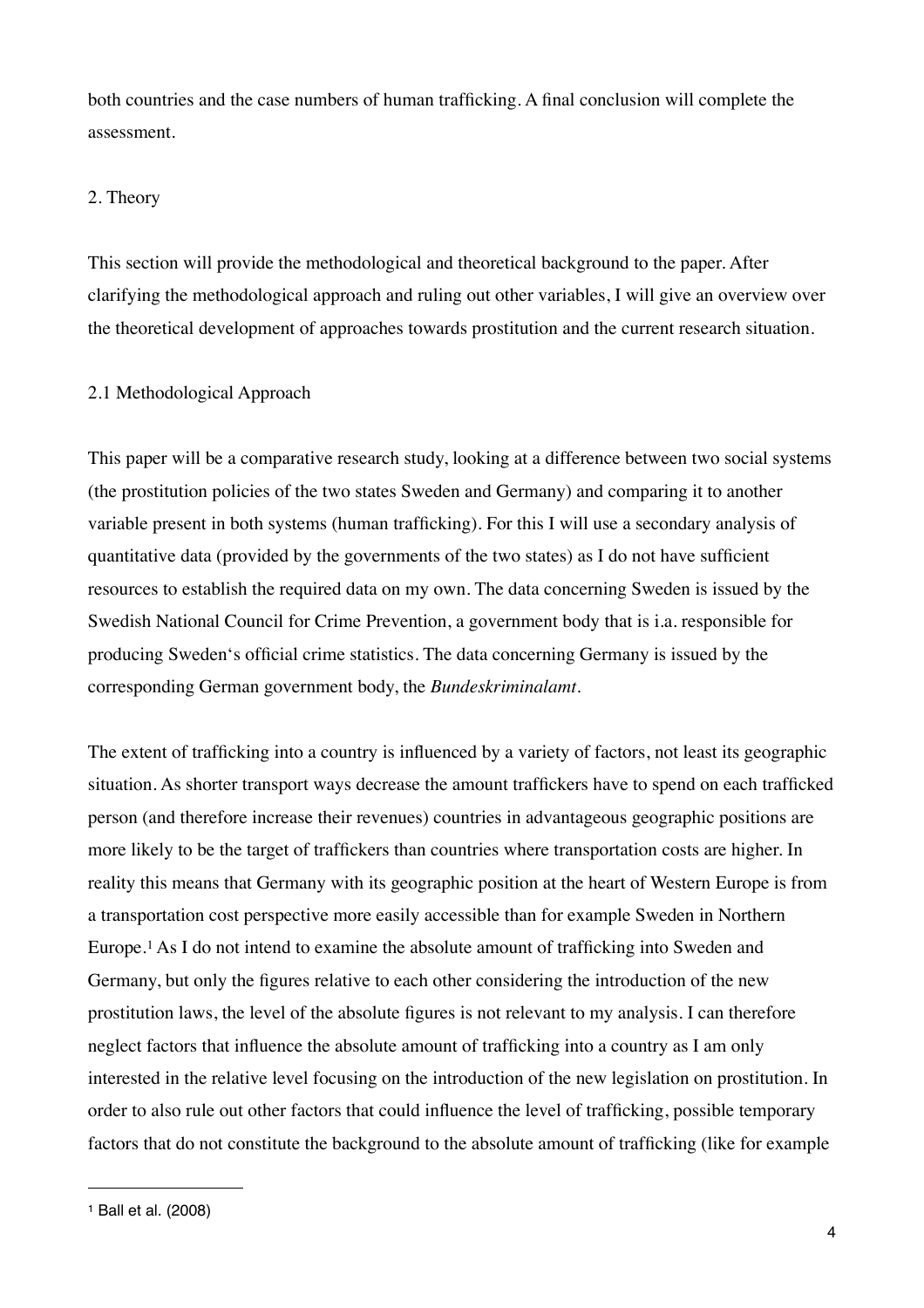geography) but that only occur temporarily approximately during the implementation of the new prostitution laws have to be examined. Possible temporary factors could be a Europe-wide decrease in trafficking due to a variety of reasons, a simultaneous modification of legislation concerning specifically human trafficking or other legislation that affects trafficking in one way or another, or political factors like a war or armed conflict. The first and third factors can be ruled out immediately as there was no armed conflict or war in 1999 that affected either Sweden or Germany, nor the Central and Eastern European Countries (as the main supply countries), and no Europe-wide decrease in trafficking. In Sweden the legislation on human trafficking was amended in 2002, three years after the new prostitution laws came into force, while in Germany four years after the new prostitution laws the laws on human trafficking were amended. A simultaneous change of both laws did not occur. Therefore I assume that the change in prostitution laws can be examined as a single variable that might influence human trafficking for the purpose of sexual exploitation.

#### 2.2 From Regulation to Abolitionism and Back

One cannot talk about prostitution without mentioning the two prime approaches that have developed for handling the phenomenon. At the beginning of the 19th century, during Napoleonic times, the regulatory model was introduced throughout Western Europe. Prostitution was in principal allowed but strictly regulated in order to protect "innocent women" and families.<sup>[2](#page-4-0)</sup> It was seen as a "necessary evil" - as its existence was unavoidable the only possibility to protect "normal" society was to keep prostitutes operating under state control in a state system of licensed brothels. Prostitutes working there had to submit to control mechanisms, like regular medical examinations and restrictions in movement. In the course of the 19th century and with the introduction of a new "science of sexuality" prostitutes were seen as sexually deviant and as spreaders of sexually transmitted diseases - accordingly the focus of who needed protection changed from "innocent women" and families to clients, especially men in the military. In this situation of alleged necessary prostitution and negative view on prostitutes a counter-movement developed - the abolitionist movement. This started as a campaign carried by Swiss and English protestants demanding the repeal of the British 1864 Contagious Diseases Act which forced prostitutes to undergo regular medical check-ups (especially pelvic examinations) and which was seen as immoral and unconstitutional. This campaign was joined by feminists, middle-class reformers and working men for a variety of reasons. Feminists under the leadership of Josephine Butler (1828-1906) criticised the fact that the Act saw prostitutes as the single transmitters of venereal diseases and did not

<span id="page-4-0"></span><sup>2</sup> Locher (2007)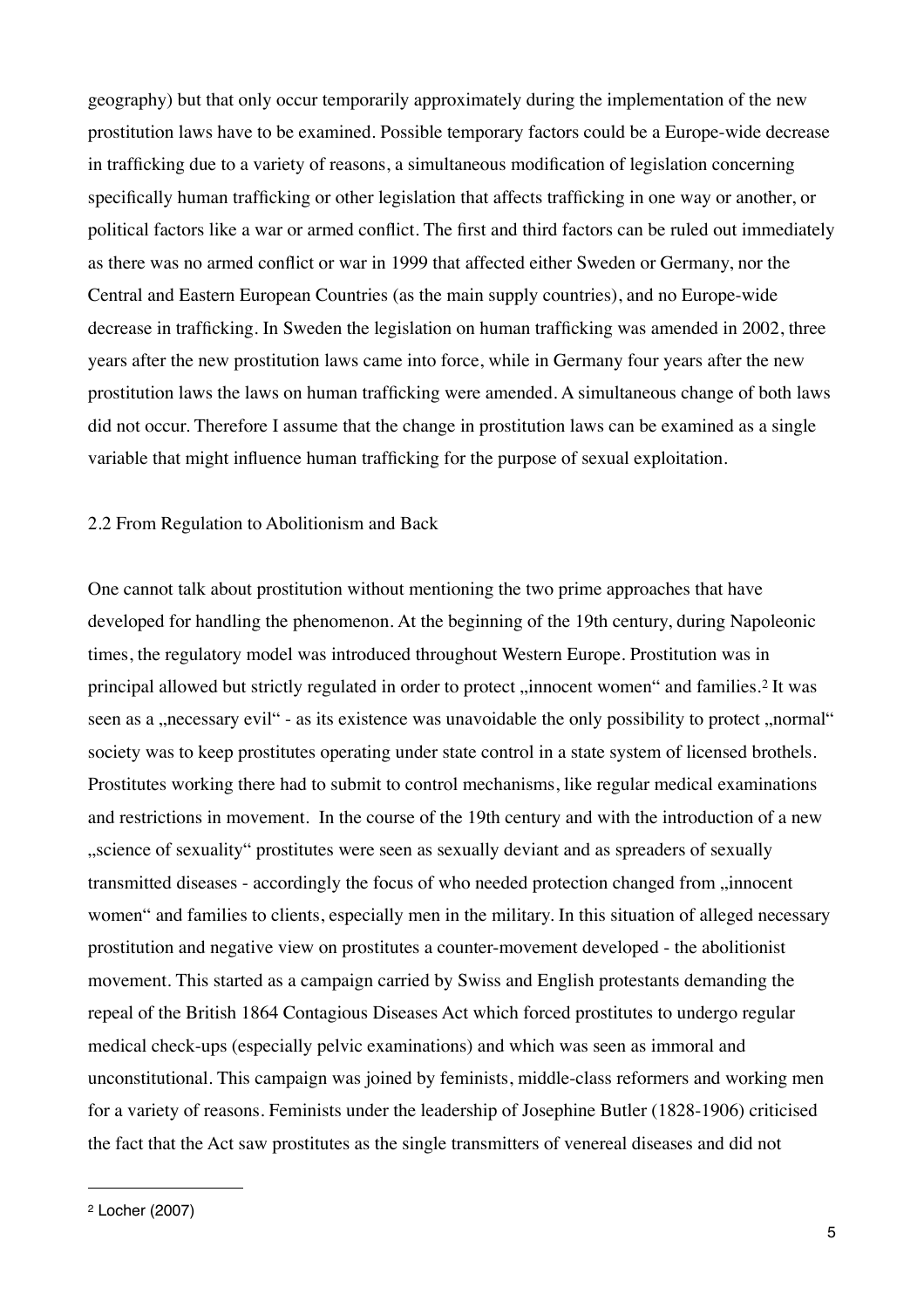include the clients of prostitutes as well. In their view this was an expression of double morality. They introduced into the discourse the novel view of prostitutes as victims who needed to be rescued and rehabilitated rather than punished. Men on the other hand were made responsible for the problem of prostitution because of their unhampered sexual lust.[3](#page-5-0)

At this point it has to be mentioned that abolitionist feminists connected the fight against prostitution with the fight against trade in human beings, as this was seen as an accompanying phenomenon. Their strategy was two-fold: On the one hand they opposed the official tolerance of prostitution and on the other hand they condemned the trafficking in women and their slavery in brothels - the anti-trafficking norm had a directly link to the anti-prostitution norm.[4](#page-5-1) At the beginning of the 20th century prostitution in Western Europe increasingly became prohibited, albeit to a different extent in individual states. Abolitionism remained the dominant frame in most countries until the end of the 20th century, when more liberal ideas were introduced in many countries of Western Europe.

The liberal approach claims that women have a right to prostitute themselves and sees prostitution as a legitimate work. A denial of the woman's right to prostitute herself equals a violation of her human rights.<sup>5</sup> Instead of seeing the prostitute as a victim of structural violence and prostitution as a reinforcement of male dominance and female subordination like the abolitionist approach, it sees the prostitute as a sovereign and independent human being able to decide freely whether to work in the sex industry or not and prostitution as a legitimate profession. The liberal approach does not deny the fact that there are women being exploited in the business but calls for regulation and legitimation of prostitution in order to fight criminal acts. It blames the approach of prohibiting prostitution for actually increasing criminality and pushing the sex industry underground where it is more difficult to control it. Mirroring the two different paradigms, each approach uses different language for the issue. While abolitionists keep the terms *prostitute* and *prostitution*, liberals demand a renaming and speak of *sex worker* and *sex work*. Additionally while the abolitionist discourse frequently mentions the prostitute is *selling herself* (or her body), liberals speak about the prostitute as *providing sexual services.* So the language each party uses already frames the issue in a different way. It is therefore difficult to talk about the topic and at the same time remain neutral, as already the way how the issue is described reveals a more abolitionist or a more liberal opinion. In

<span id="page-5-0"></span><sup>3</sup> Locher (2007)

<span id="page-5-1"></span><sup>4</sup>Locher (2007)

<span id="page-5-2"></span><sup>5</sup> Locher (2007)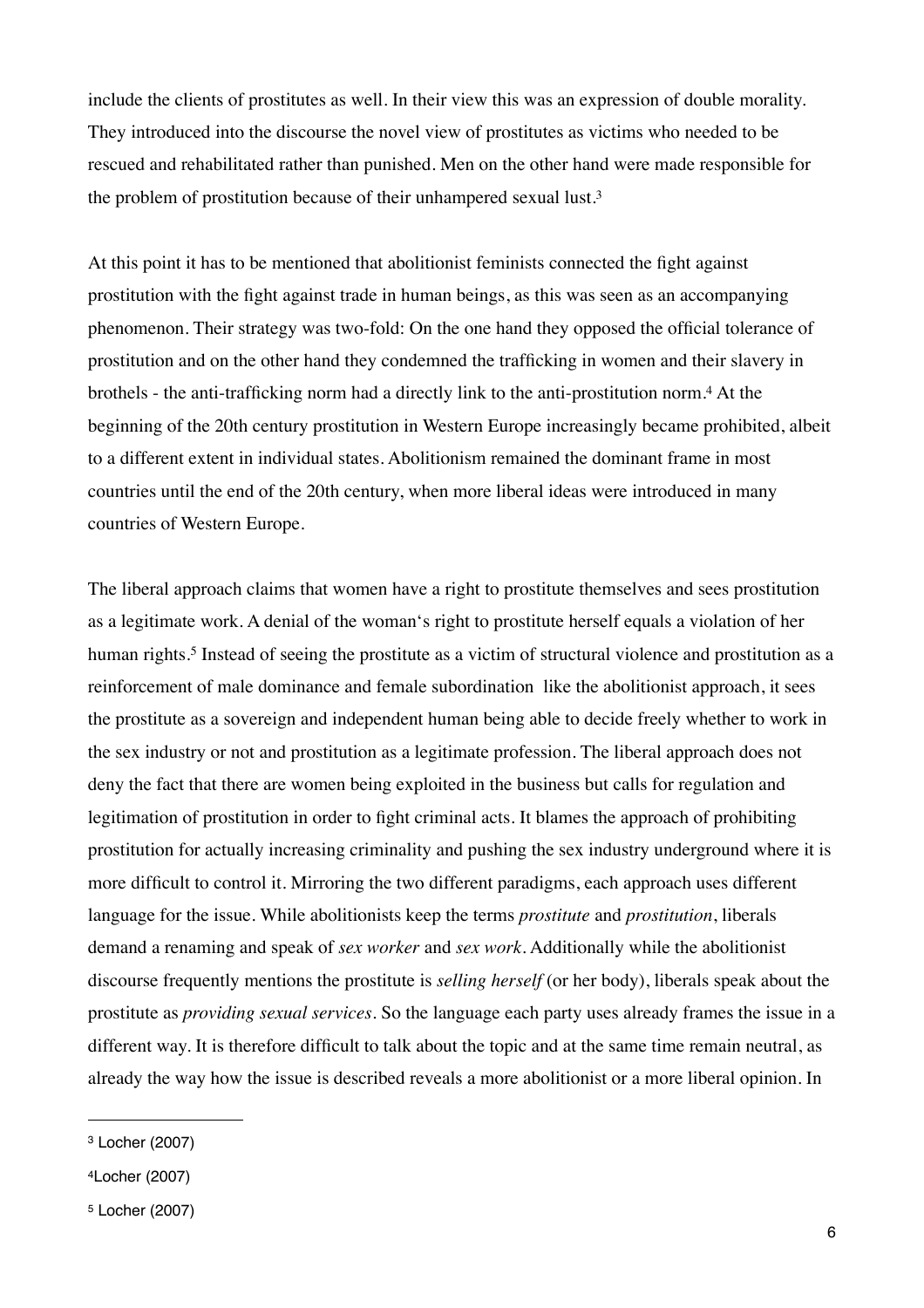this paper I decided to keep the terms *prostitute* and *prostitution* as it is the older terminology and was used during abolitionist times as well as earlier times of regulation and might therefore be more neutral than the new terminology explicitly introduced into the discourse by one party of activists.

Considering trafficking in human beings there are no conflicting opinions of whether or not to fight it. Human trafficking is handled as a crime by abolitionists and liberals alike. The framework in which trafficking is and was fought, however, changed over the years. At the end of the 19th century the dominant discourse was that of "white slave trade", reflecting the dominant class and racial assumptions.*[6](#page-6-0)* Although trafficking started to be regarded as an international criminal activity, only white women and girls were recognised as victims. At the beginning of the 20th century and especially after the two World Wars at level of the United Nations trafficking was re-framed to be an issue of threatening the dignity and worth of the human person. The term , white slave trade" was abolished due to its racist and too narrow approach concerning victims. On UN level this dominant frame only changed in 1993, when with the UN World Conference on Human Rights in Vienna the slogan ..Women's Rights are Human Rights" entered the debate and therefore paved the way for putting trafficking in human beings into a rights-frame, hence seeing it as a violation of human rights of (mainly) women. In 1995 on the Fourth World Conference on Women in Beijing the frame was further adjusted to seeing trafficking as another form of violence against women (and therefore as a violation of their human rights). *[7](#page-6-1)* On EU level, however, since the problem of trafficking increased drastically in the 1970's and 1980's the dominant framework remained that of illegal immigration until after the conference in Beijing, and only started to change in 1996 when the Commission for the first time issued a Communication on trafficking in women. The difference between handling trafficking in a human rights framework and an illegal immigration framework lies in the approach towards the subjects of trafficking. In a human rights framework they are seen as victims of a crime that have to be protected, while in an illegal immigration framework they are being criminalised together with the traffickers as they are breaking a country's laws by entering it illegitimately. While in the latter subjects of trafficking have no right to stay in the foreign country, in the former they might be protected as victims of a crime and it might even be possible for them to be allowed to stay. Today, the dominant framework both on UN and EU level is that of human rights and violence against women.

<span id="page-6-0"></span><sup>6</sup> Locher (2007)

<span id="page-6-1"></span><sup>7</sup> Locher (2007)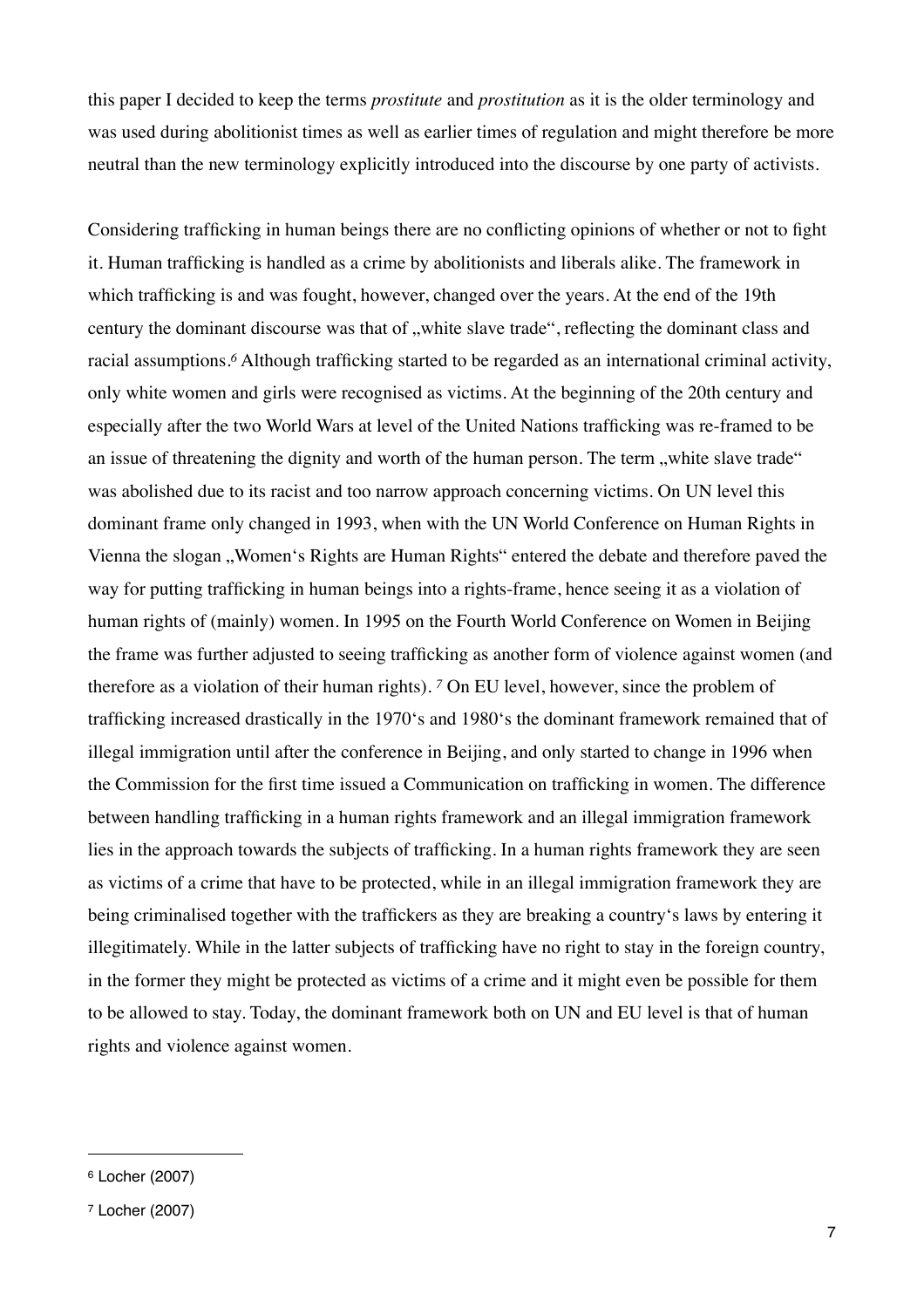#### 2.3 Current Research Situation

Current researchers mainly handle the two phenomena human trafficking for the purpose of sexual exploitation and prostitution individually. Although it is acknowledged that human trafficking has to be considered when dealing with prostitution insofar as a varying amount of prostitutes are in fact victims of trafficking, the connection in the other way (the influence of prostitution laws on trafficking) has only marginally being tackled. Concerning human trafficking for the purpose of sexual exploitation research mainly focuses on countries of origin, especially on structural explanations why from certain countries more women are trafficked than from other. Especially research on Central and East European countries is extensive (not least because they make up the main supply countries since the break-down of the Soviet Union in 1990). Worth mentioning here are the study of Alexandra Geisler "Gehandelte Frauen - Menschenhandel zum Zweck der Prostitution mit Frauen aus Osteuropa" (Geisler 2005) and Chris Corrin's "Transitional Road For Traffic: Analysing Trafficking in Women from and Through Central and Eastern Europe" (Corrin 2005), as well as Jo Goodey's "Sex Trafficking in Women from Central and Eastern European Countries: Promoting a ,Victim-Centred' and ,Women-Centred' Approach to Criminal Justice Intervention" (Goodey 2004). Another research-block is concerned with the policy-side of human trafficking, that is how policies on human trafficking have evolved internationally and regionally. Concerning the regional level, Birgit Locher has studied the evolution of policies on human trafficking in the EU in detail in her study , Trafficking in Women in the European Union - Norms, Advocacy Networks and Policy-Change" (Locher, 2007). The so far only study that focuses on the demand side of human trafficking for the purpose of sexual exploitation (i.e. clients of trafficked prostitutes) comes from an Italian team of researchers, namely Andrea Di Nicola, Andrea Cauduro, Marco Lombardi and Paolo Ruspini, who in their study "Prostitution and Human Trafficking -Focus on Clients" (2008) try to profile the clients of trafficked prostitutes.

## 3. The International Context: United Nations and European Union

Of course, in the globalised world of today, countries do not completely stand alone - a bit more so in the field of domestic politics but much less in the field of international criminality. International organisations like the United Nations and regional organisations like the European Union do shape national policies actively (through open agreements) and passively (for example through the pressure of gaining or keeping power in an international context or a , if we agree to this point others will agree to that point"-mentality). Therefore in order to get a thorough picture of German and Swedish legislation on prostitution and human trafficking one has to keep in mind the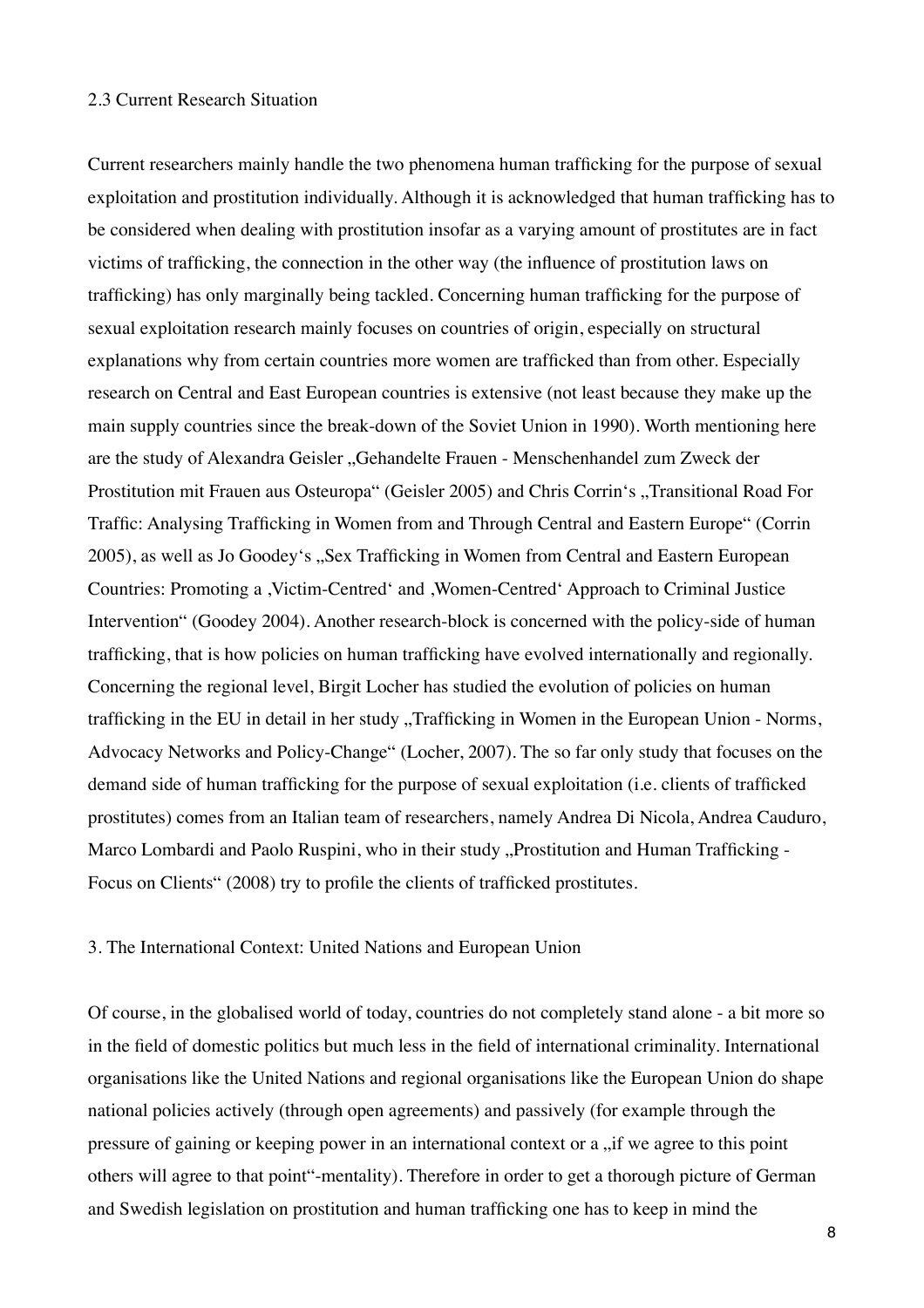international context of UN and EU. This will integrate Swedish and German legislation into the broader picture and help understand the developments at the national level.

The United Nations does not have the power to enforce the agreements and conventions that are set at UN level. If a country refrains from ratifying a convention, then nothing can make them do so. Even so, conventions are agreed on at UN level and are an accepted (if not *the* main) source of international law.[8](#page-8-0) Until the end of the 20th century one UN convention agreed on in 1949 constituted the main provision for international assessment of human trafficking - the "Convention for the Suppression of the Traffic in Persons and the Exploitation of the Prostitution of Others".[9](#page-8-1) Its preamble says

*"Prostitution and the accompanying evil of traffic in persons for the purpose of prostitution are incompatible with the dignity and worth of the human person."[10](#page-8-2)*

The convention obviously does not distinguish morally between the two phenomena prostitution and human trafficking but puts it both on the same level of inhumane activities. This is why it earned much critique from the international community and why until today less than half of the UN member states (73 out of 192) have ratified it. Interestingly neither Sweden nor Germany did ratify the convention. The problem was not the condemnation of human trafficking but to agree on a singular approach to prostitution as the member states displayed all kinds of different approaches from total prohibition to (near-)total liberation. The link of the anti-trafficking norm to an antiprostitution norm as early feminists had done (as I said above), was on international level rather obstructive to the fight against trafficking.

In December 2000 the UN "Convention on Transnational Organised Crime" was adopted, which included the "Protocol to Prevent, Suppress and Punish Trafficking in Persons, Especially Women and Children". This protocol included the first international definition of human trafficking that included trafficking in women for sexual exploitation. Its focus lay on the element of exploitation in human trafficking rather than the movement across borders. It also refrained from including a certain normative approach to prostitution into the text. In order to combine forces for the fight against trafficking in human beings the seemingly unsolvable debate about the "right" approach to prostitution was excluded[.11](#page-8-3) As the definition goes:

<span id="page-8-0"></span><sup>8</sup> Woyke (2008)

<span id="page-8-1"></span><sup>9</sup> www.un.org (last visited 10.10.09)

<span id="page-8-2"></span><sup>10</sup> www.un.org (last visited 10.10.09)

<span id="page-8-3"></span><sup>11</sup> Locher (2007)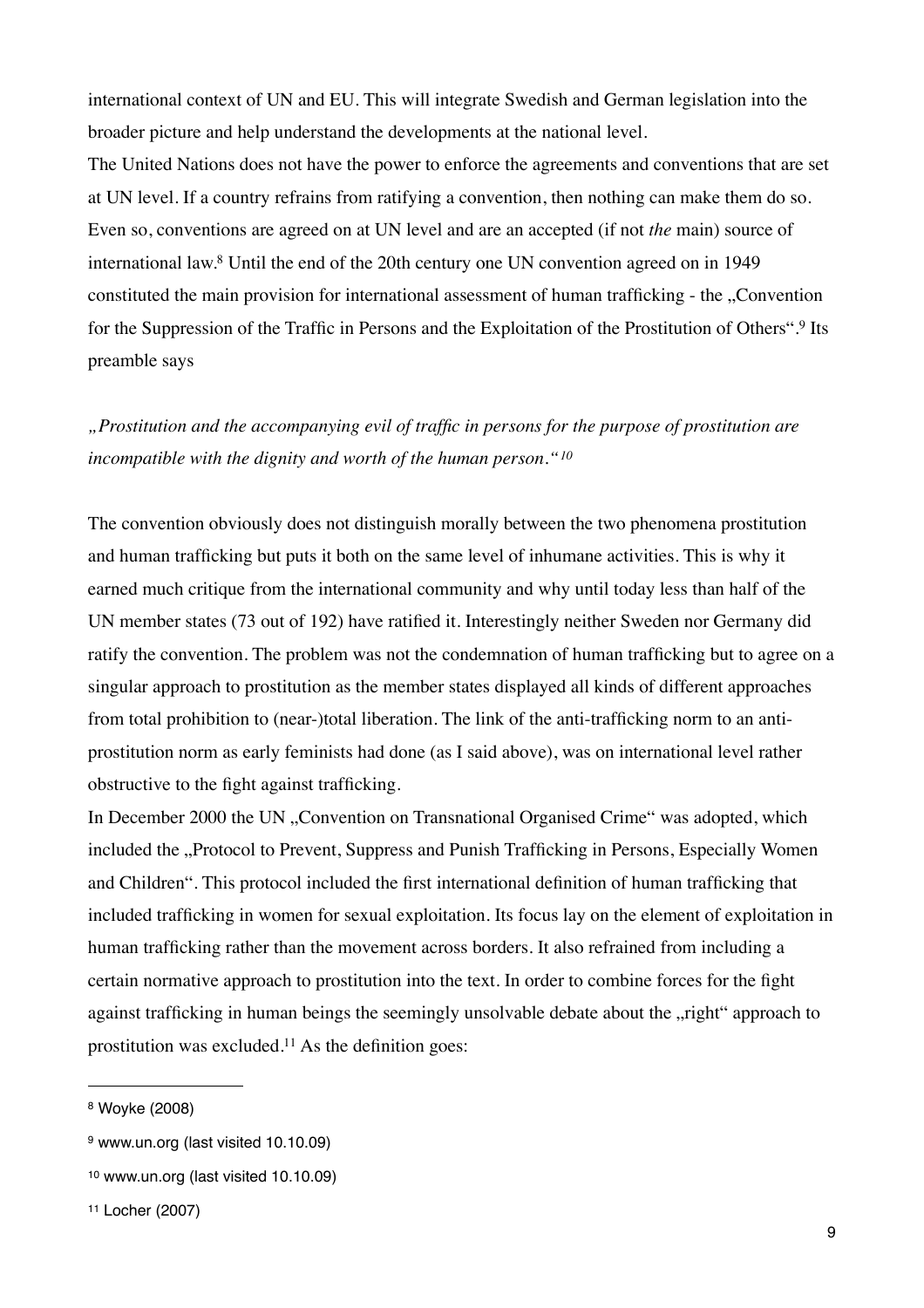*",Trafficking in persons' shall mean the recruitment, transportation, transfer, harbouring or receipt of persons, by means of force or other forms of coercion, of abduction, of fraud, of deception, of the abuse of power or of a position of vulnerability or of the giving or receiving of payments or benefits to achieve the consent of a person having control over another person, for the purposes of exploitation. Exploitation shall include, at a minimum, the exploitation of the prostitution of others or other forms of sexual exploitation, forced labour or services, slavery or practices similar to slavery, servitude or the removal of organs."[12](#page-9-0)*

It was also clearly stated that the protocol's purpose should be among other things the protection of victims , with full respect for their human rights"  $13$ , introducing a victim-centred approach into the discourse. The convention also clarified the difference between trafficking in and smuggling of human beings.

*",Smuggling in migrants' shall mean the procurement, in order to obtain, directly or indirectly, a financial or other material benefit, of the illegal entry of a person into a State Party of which the person is not a national or a permanent resident."*

While in the first definition the focus lay on the exploitation of human beings, in the second definition the focus lies on illegal crossing of borders and illegal entry into a state. The main difference between trafficking and smuggling is that trafficking involves the purpose of exploitation - theoretically the criminal activity does not end after the illegal immigration but continues in the exploitation of the human being in the foreign country. Currently 117 out of 133 member states have ratified the protocol (147 out of 150 member states have ratified the convention to which the protocol belongs)[.14](#page-9-2) Apart from the EU's individual member states, a member of the European Commission also signed the protocol on behalf of the European Union as a whole.

In the European Union itself collective action on the subject came rather late. Although the European Parliament had passed several resolutions before 1996, its inferior position in the power balance of the European institutions meant that actual change could only be made when the Commission became involved. It did so in 1996 in the spirit of the two above mentioned UN world

<span id="page-9-0"></span><sup>12</sup> www.unodc.org (last visited 10.10.09)

<span id="page-9-1"></span><sup>13</sup> www.unodc.org (last visited 10.10.09)

<span id="page-9-2"></span><sup>14</sup> www.unodc.org (last visited 10.10.09)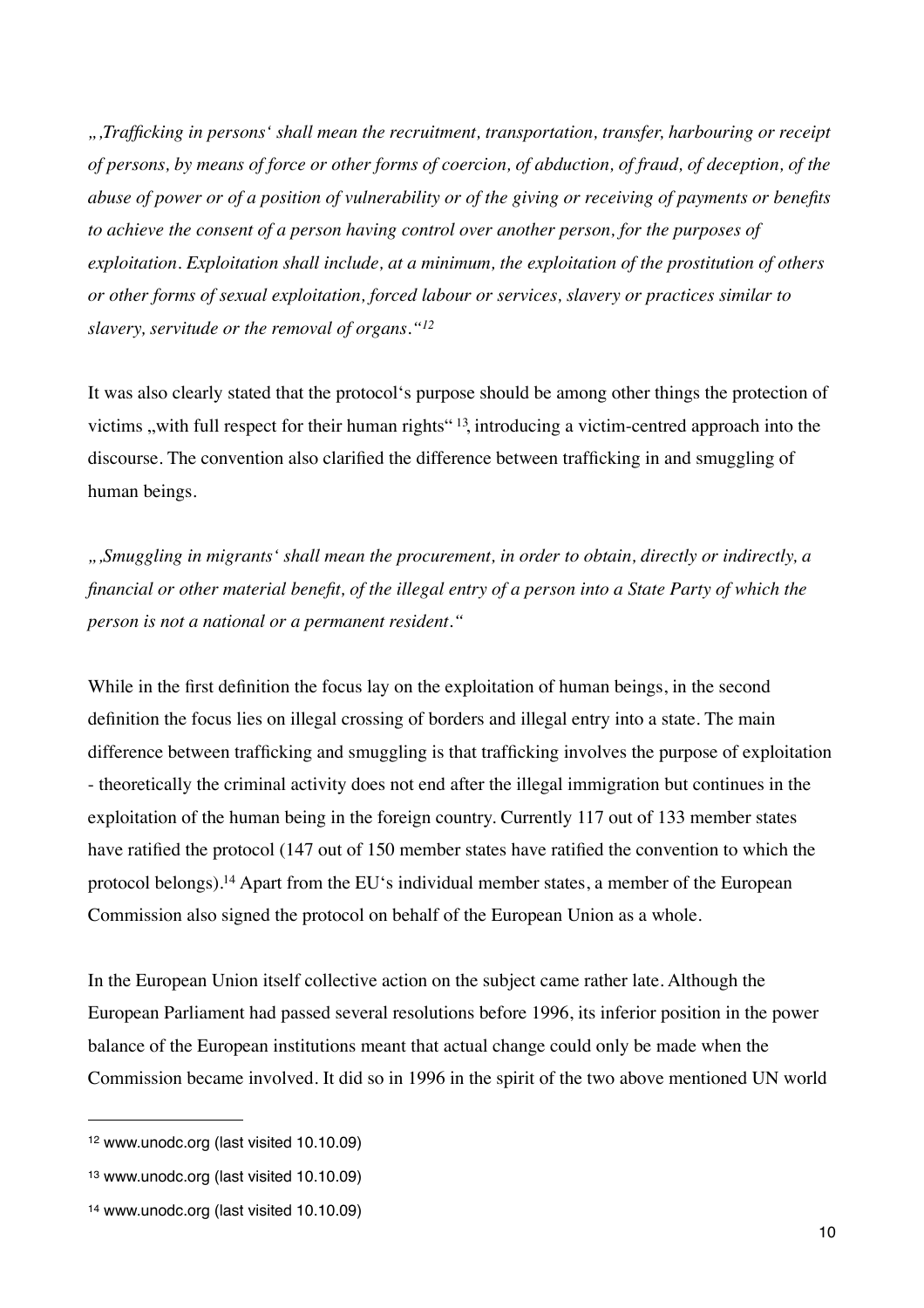conferences when it issued its first "Communication on Trafficking in Women and the Sexual Abuse of Children". Consequently, in 1996 and 1997, two initiatives dedicated to the fight against trafficking were created - the STOP programme in 1996, whose aim was the enhancement of lawenforcement bodies of the EU member states through for example trainings and exchange programmes, and the DAPHNE Initiative in 1997 which basically was a fund to support projects that addressed the immediate consequences of trafficking in human beings (in the EU).[15](#page-10-0) While the STOP programme was initially set to run over a period of four years until 2000 and was then extended until 2002, the DAPHNE programme currently still exists as DAPHNE III until 2013. At the time of these initiatives the only legal basis on which action against violence against women could be based was Article 119 of the Maastricht Treaty on gender equality. This changed with the adaption of the Treaty of Amsterdam (which came into force in 1999), where explicit reference was made to trafficking in the broader frame of the creation of an "area of freedom, security and justice". Although trafficking in persons was only mentioned as one of a series of crimes to be combated by the EU (next to terrorism, offences against children, illicit drug&arms trafficking, corruption and fraud), the new treaty nonetheless created a proper legal base for further measures against it. In order to be better prepared to fight the crimes mentioned, the treaty demands

*"(...) closer cooperation between police forces, customs authorities and other competent authorities in the Member States, both directly and through the European Police Office (Europol), (...) closer cooperation between judicial and other competent authorities of the Member States [and] approximation, where necessary, of rules on criminal matters in the Member States (...)"[16](#page-10-1)*

The treaty also lays down a catalogue of how common action in the field of police cooperation should look like. In general the Treaty of Amsterdam made some important changes concerning the third pillar of the EU, the intergovernmentally organised policy field of Justice and Home Affairs (now Police and Judicial Cooperation in Criminal Matters). The treaty transferred the areas of illegal immigration, asylum, visas and judicial cooperation to the first pillar (European Community), which is organised supranational and gives most competencies to the EU. The third pillar was then renamed Police and Judicial Cooperation in Criminal Matters. In this pillar, as mentioned above, the Member States transferred very little sovereignty to EU level. The Treaty of Amsterdam nonetheless strengthened the position of the Union by giving the EU a new tool at hand - that of framework decisions. The aim of these framework decisions is the harmonisation of

<span id="page-10-0"></span><sup>15</sup> Locher (2007)

<span id="page-10-1"></span><sup>16</sup> Treaty of Amsterdam, via www.europa.eu (last visited 10.10.09)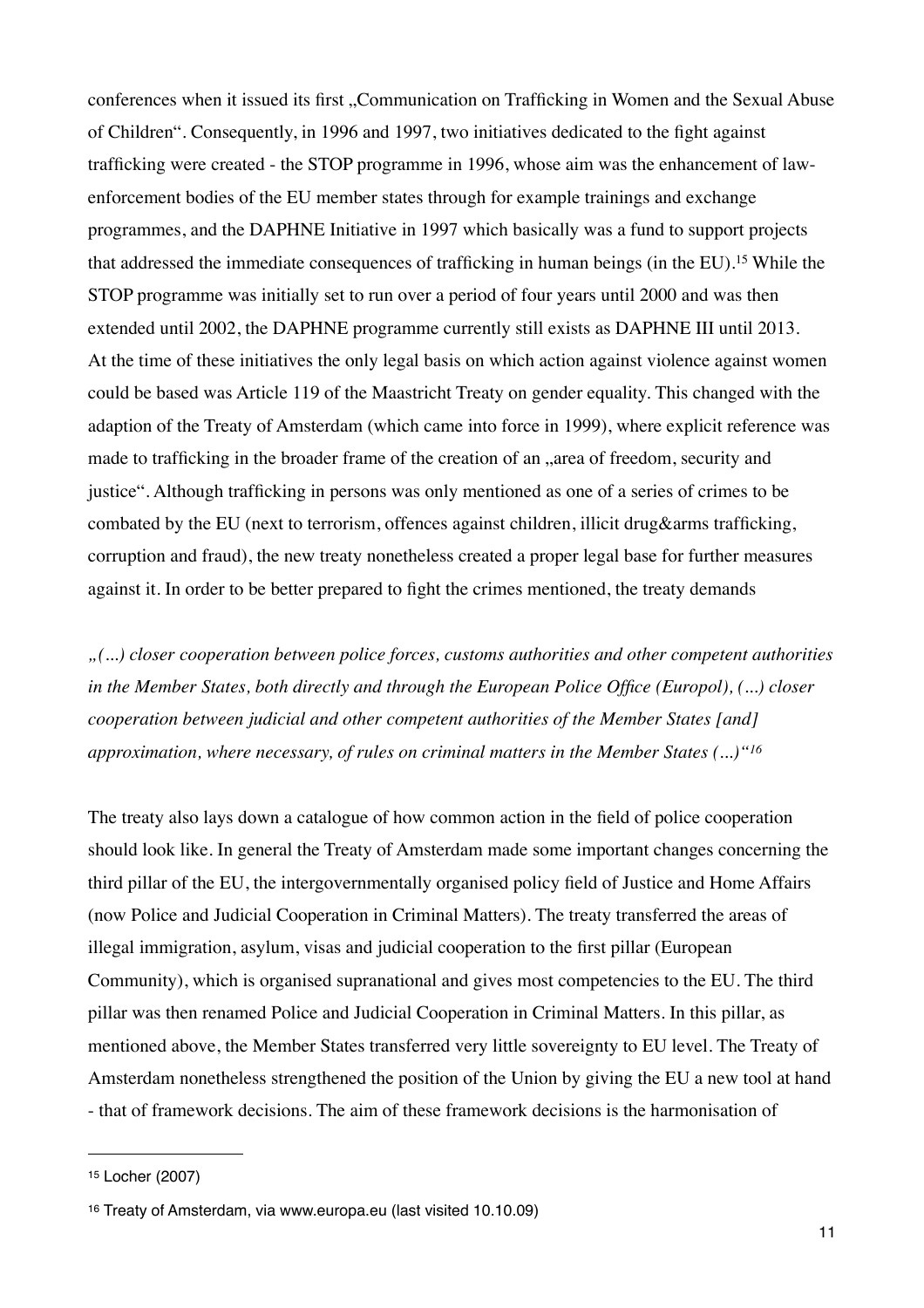legislation of the Member States. They are binding as to the result to be achieved, but leave the methods of implementation to the member states.[17](#page-11-0) In 2002, the Commission proposed a framework decision focusing on combating trafficking in persons with the aim to finally find a Europe-wide approach to trafficking, which was then issued by the Council of the European Union. The framework decision explicitly mentions trafficking for the purpose of sexual exploitation and gives a definition of trafficking in persons closely related to the definition of the United Nations mentioned above. The aim of harmonisation of legislation is clearly seen in Article 3 of the framework decision:

#### Article 3.1:

*"Each Member State shall take the necessary measures to ensure that an offence referred to in Articles 1 and 2 is punishable by effective, proportionate and dissuasive criminal penalties, which may entail extradition."[18](#page-11-1)*

The text also mentions the protection of and assistance to victims of human trafficking and states that the prosecution of offences should not be dependent on the testimony of the victims of the offence. It also defines children as particular vulnerable victims and asks for the implementation of measures that provide the family of the child victim with appropriate assistance. In 2004 the Council issued a Directive concerning resident permits issued to third-country nationals who are victims of trafficking in persons and willing to cooperate with the authorities. This was a huge step forward as it goes far beyond the simple definition of the crime. It attempts to harmonise the Member State's approaches to dealing with the victims of the crime. Although the Directive does not explicitly sets time scopes it does provide for a "reflection period" of the victim in which it should recover and be able to make an informed decision as to whether to cooperate with the authorities or not. During this period the victim should be granted a minimum standard of living and

be save from being deported.

The Treaty of Lisbon, which is currently still in the ratification process, will abolish the pillar structure. Instead, competencies of the European Union will be clearly divided in areas of exclusive competence, shared competence and supporting competence, each with clearly stated procedures. The fight against human trafficking as part of the creation of the "area of freedom, security and justice" falls into the second category, that of shared competences. The Lisbon Treaty also includes

<span id="page-11-0"></span><sup>17</sup> Chalmers, Tomkins (2007)

<span id="page-11-1"></span><sup>18</sup> <http://eur-lex.europa.eu> , 2002/629/JHA (last visited 10.10.09)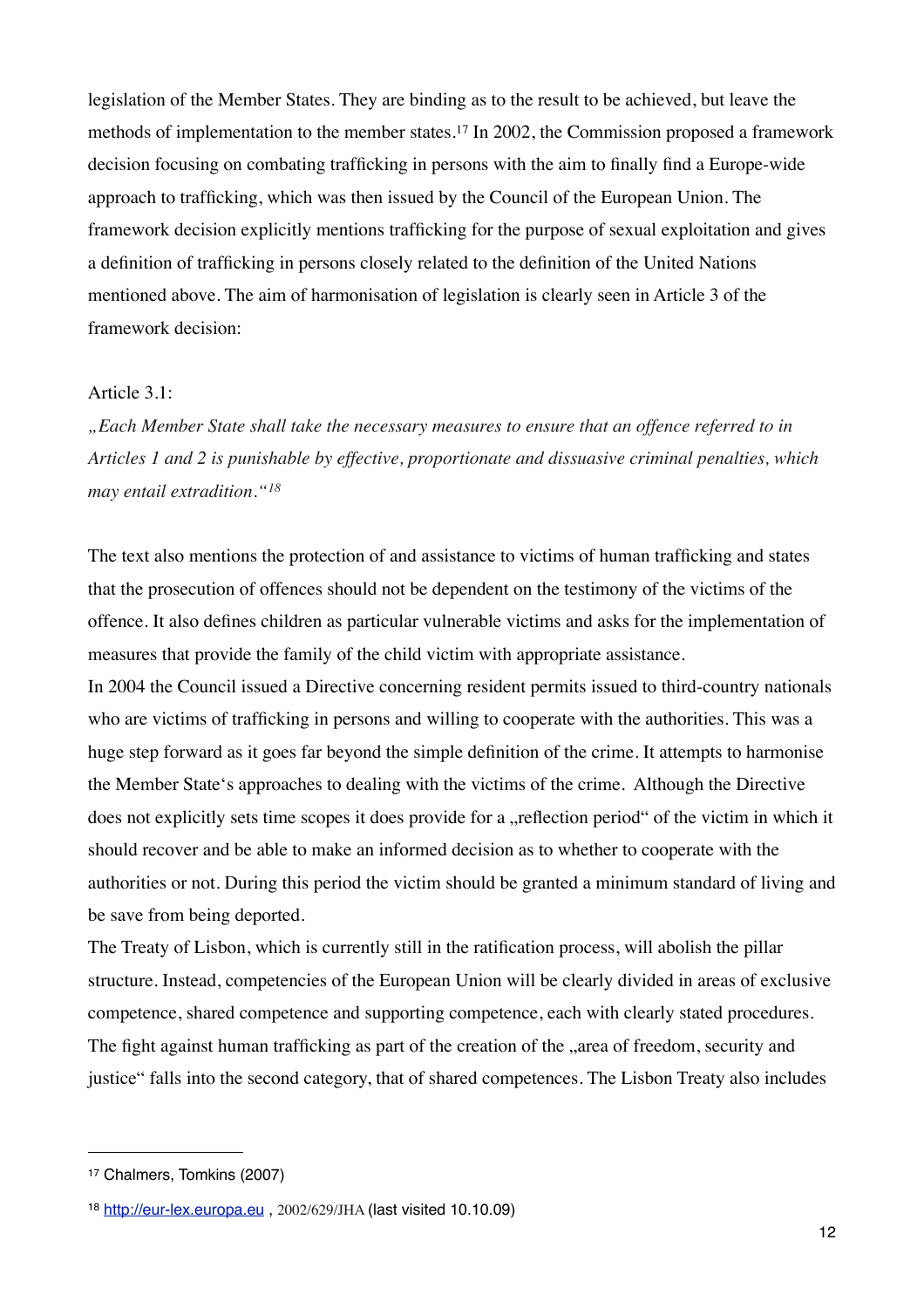the Charter of Fundamental Rights, which in Article 5 prohibits explicitly the trafficking in human beings.

## 4. The Legal Situation in Sweden and Germany

## 4.1 Germany

Germany, like many other Western European countries, used a regulatory approach to prostitution until the beginning of the 20th century. Prostitutes had to register and to submit to regular health checks. During the Nazi regime prostitutes were seen as asocial and sent to concentration camps, but still in the second half of World War II brothels were erected in concentration camps in order to increase productivity of forced labourers.[19](#page-12-0) After the end of the war in the Federal Republic of Germany prostitution was not explicitly prohibited but seen as an offence against good moral order. Contracts prostitutes made with their customers were null and void (which consequently led to the fact that prostitutes of course could not sue a customer unwilling to pay). The "furtherance of prostitution" (i.e. pimping, running a brothel etc.), however, was explicitly prohibited and as such a criminal offence. Advertisement of prostitution was also prohibited. Here, not only the subjects actually advertising (prostitutes or brothels) but also the person responsible for the advertising medium was made liable.[20](#page-12-1)

On January 1st, 2002, the new Prostitution Act came into force. This basically legalised prostitution by removing the label of being , against good moral order". In Article 1 of the new Act it says that if sexual acts are carried out for a fee priorly agreed on, this agreement is legally effective. Consequently the prostitute can sue the customer for payment of sexual acts already carried out. Article 1.2 specifies that only the prostitute has the right to sue, in order to safe her from forced delegation of the claim to third parties (i.e. pimps).[21](#page-12-2) In Article 1.3 it is made clear that the employer has only limited decisional authority over the employee, which basically aims at securing the right to sexual self-determination of the prostitute, i.e. the right to reject certain clients and certain sexual practises if necessary. It also makes clear that this limited decisional authority does not have any consequences on the legality of the employment. Article 2 specifies the limits to legalisation. Although pimping and running a brothel is not prohibited any longer, keeping a prostitute in economic or personal dependency is. This is punished with imprisonment of up to three years or a fine. Also prohibited is the support of prostitution of minors.

<span id="page-12-0"></span><sup>19</sup> http://www.reuters.com/article/lifestyleMolt/idUSL0144799320070710 (last visited 10.10.09)

<span id="page-12-1"></span><sup>20</sup> http://www.bmfsfj.de/doku/prostitutionsgesetz/pdf/bundesreg.pdf (last visited 10.10.09)

<span id="page-12-2"></span><sup>21</sup> http://www.hamburg.de/contentblob/117008/data/prostitutionsgesetz.pdf (last visited 10.10.09)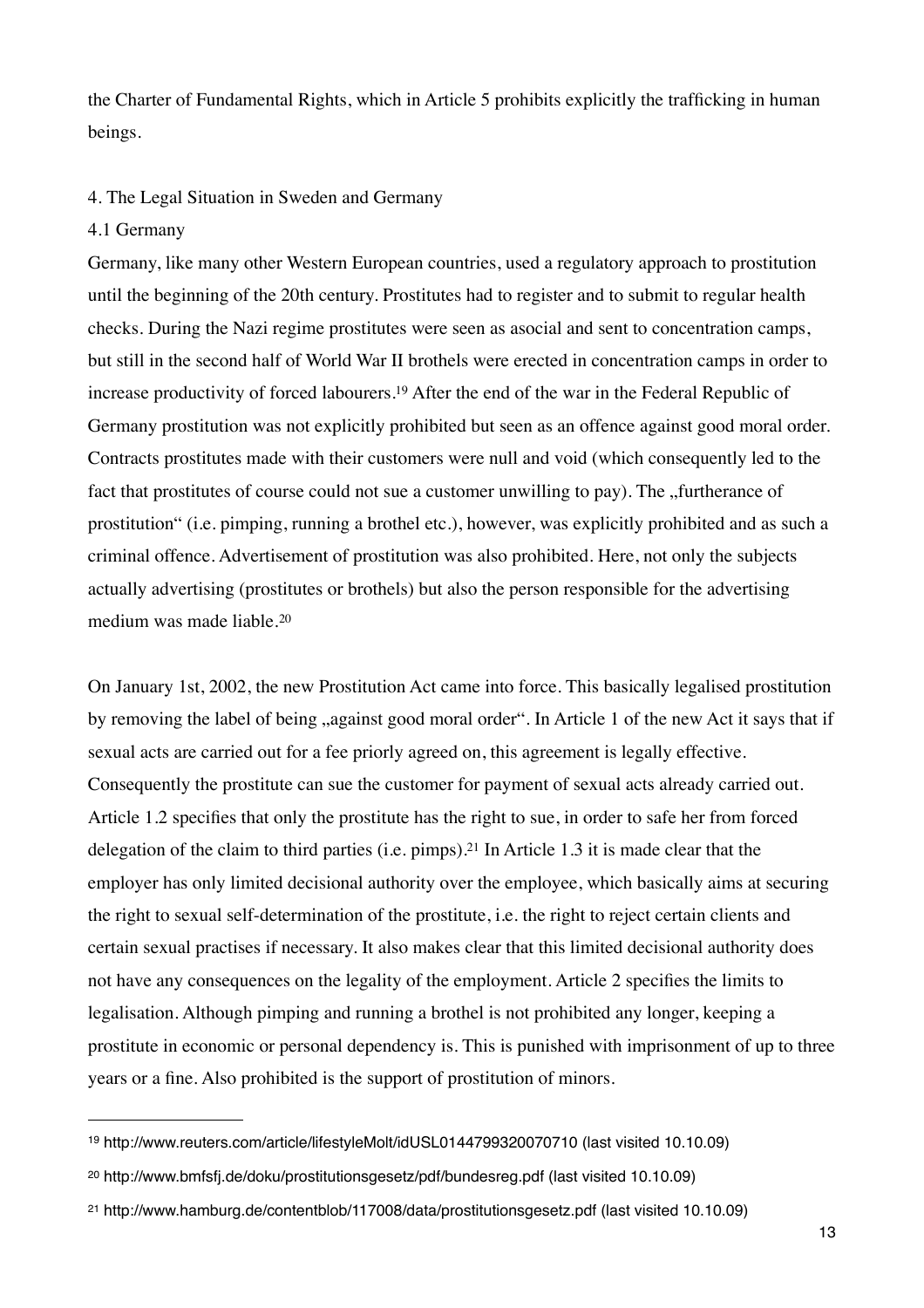The Act according to the German government is aimed at improving the working conditions and security of prostitutes.<sup>22</sup> According to the government a prostitute is threatened by numerous factors. Working independently on the street, threats stem from clients, competing prostitutes or third parties who make use of the remoteness of the "workplace" and half-legality of the prostitutes doings. This situation makes prostitutes turn to pimps and brothel-owners for safety, which again leads to additional threats of exploitation. From the altered legislation and the legalised framework of prostitution the government expected a positive influence on this situation, as prostitutes could then rely on the police for safety and no longer needed to turn to non-state actors to protect themselves[.23](#page-13-1) The government also hoped to reduce prostitution-related criminality through a kind of market-mechanism: If the costs of avoiding prosecution were to high compared to the revenues in legal prostitution business, then actors would turn to the legal sector and therefore criminality would be reduced.<sup>24</sup> (What is not included in this equation is the revenues of illegal prostitution, i.e. exploitation of prostitutes.) A third factor of the considerations was that the resources previously used for the prosecution of "minor" furtherance of prostitution could now be used for prosecution of serious criminal offences, like human trafficking.

Actually, the fact that prostitution is made a legal employment - not against "good moral order" anymore - not only gives the prostitute the legal possibility to sue customers unwilling to pay and therefore reduces the dependency of prostitutes on pimps or other male superiors for making clients pay. It also gives prostitute the right to become part of social security systems. Working in a legal business she can enter compulsory health insurance and pension insurance. Statistics of social insurance agencies, however, have shown that after the introduction of the Prostitution Act the number of applications of prostitutes into the systems tended towards zero.<sup>[25](#page-13-3)</sup> As with everything in this area this statement has to be handled with care, as in a survey already more than 80% of questioned prostitutes were insured, either through their main employment (prostituting themselves as a side job) or because they are registered as unemployed (registered unemployed persons in Germany already are insured).[26](#page-13-4)

Apart from legalising prostitution the new Act also secures the right to sexual self-determination of prostitutes and explicitly prohibits exploitation of prostitutes, which further aims at improving working conditions for prostitutes. From a theoretical point of view, the Act sees the phenomenon

<span id="page-13-0"></span><sup>22</sup> http://www.bmfsfj.de/doku/prostitutionsgesetz/pdf/bundesreg.pdf (last visited 10.10.09)

<span id="page-13-1"></span><sup>23</sup> http://www.bmfsfj.de/doku/prostitutionsgesetz/pdf/bundesreg.pdf (last visited 10.10.09)

<span id="page-13-2"></span><sup>24</sup> http://www.bmfsfj.de/doku/prostitutionsgesetz/pdf/bundesreg.pdf (last visited 10.10.09)

<span id="page-13-3"></span><sup>25</sup> http://www.bmfsfj.de/doku/prostitutionsgesetz/pdf/bundesreg.pdf (last visited 10.10.09)

<span id="page-13-4"></span><sup>26</sup> http://www.bmfsfj.de/doku/prostitutionsgesetz/pdf/bundesreg.pdf (last visited 10.10.09)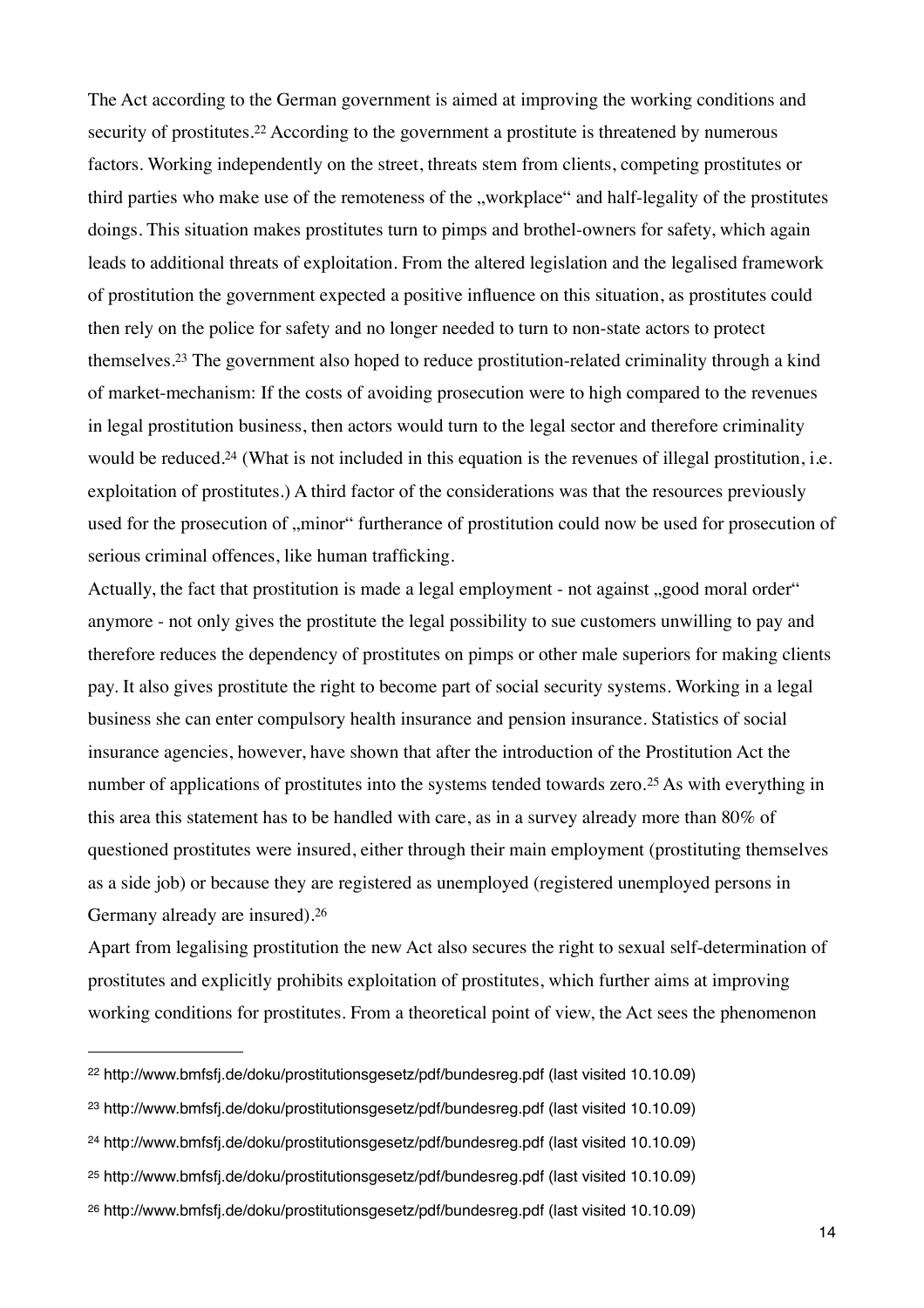of prostitution as a given and unalterable social reality which needs to be regulated by the state in order to improve the situation of prostitutes. The approach in some way resembles that of the 19th century as it sees prostitution as unavoidable and therefore tries to put it under state control, but differs in the reasons *why* it needs to be controlled. While in the past prostitutes were seen as deviants of which society needed to be protected, today prostitutes are protected by the state in order for them to freely work in the business which they allegedly (and legally) chose freely.

In Germany the criminal offence of trafficking in human beings for the purpose of sexual exploitation was introduced into the body of legislation in 1998. Article 180b of the Criminal Code explicitly defined and prohibited sexual exploitation:

*"Whoever, for his own material benefit, exerts influence on another person, with knowledge of a coercive situation, to induce the person to take up or continue in prostitution, shall be punished with imprisonment for not more than five years or a fine. Whoever, for his own material benefit, exerts influence on another person, with knowledge of the helplessness associated with the person's stay in a foreign country, to get the person to engage in sexual acts, which the person commits on or in front of a third person or allows to be committed on the person by the third person, shall be similarly punished."*

An offence fell under the definition of "serious" trafficking, implying higher penalties, when the above mentioned influence on another person included force, threat of appreciable harm or trickery, or when the perpetrator exerted trafficking professionally.

In 2005 the legislation on trafficking was altered in order to react appropriately to the new UN Protocol on Trafficking in Human Beings and to the framework decision of the EU of 2002 that were both mentioned above. The punishment for trafficking was raised to a sentence between six months and ten years, while the sentence for serious cases remains between one and ten years. The definition of serious trafficking was extended to include child victims (which before was part of the paragraph about "regular" trafficking in human beings) and serious physical abuse of the victim. Also newly included into the Criminal Code was the furtherance of trafficking in human beings (sentenced with imprisonment from three months to five years, or in serious cases from six months to ten years), and trafficking in human beings for the purpose of labour exploitation.

#### 4.2 Sweden

In Sweden the regulatory approach to prostitution was abolished in 1918. Prostitution then was legalised but in the middle of the century a support system started to develop with the aim of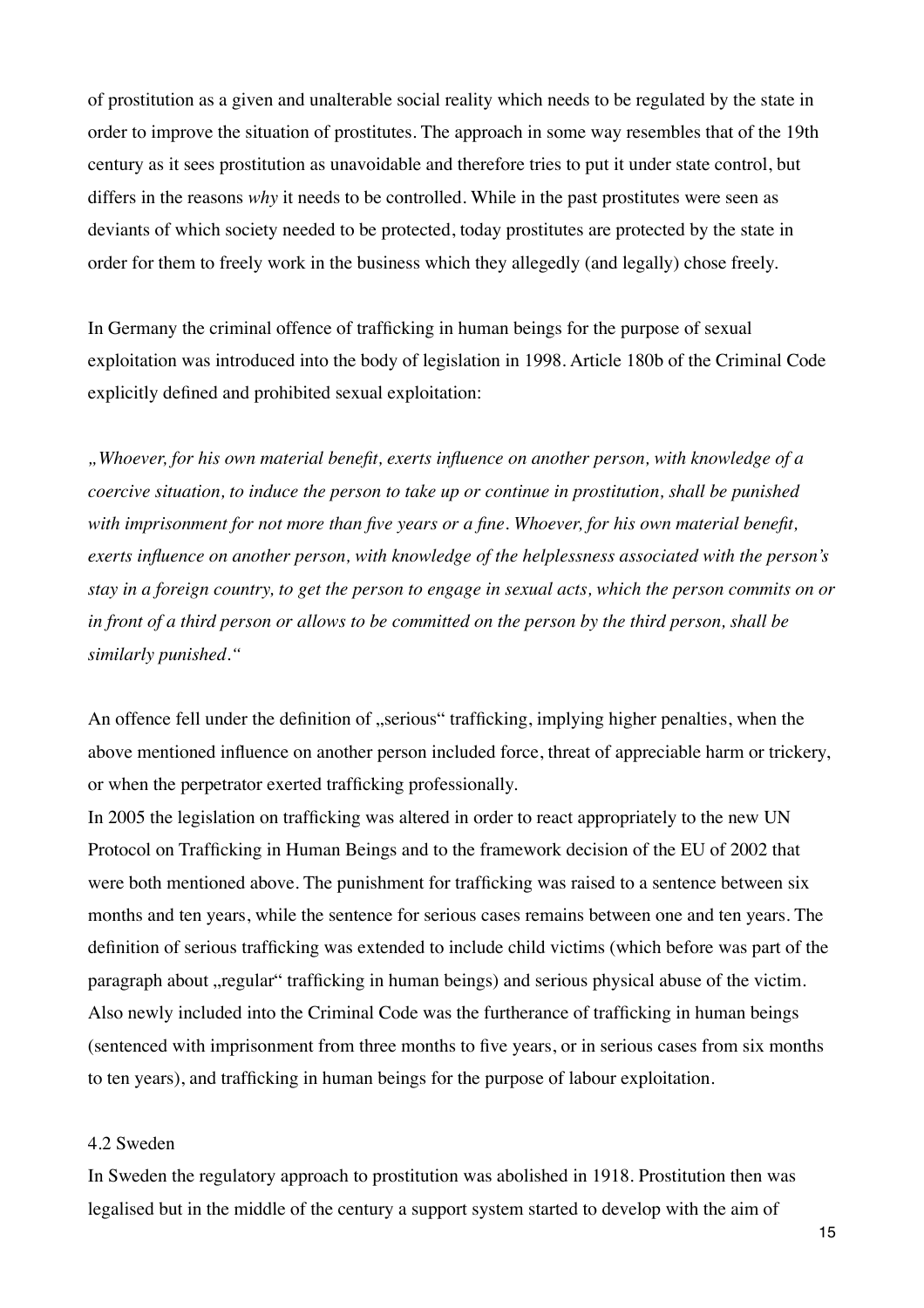helping prostitutes finding a way out of the business. Measures included permanent government funding of municipal prostitute projects, counselling and retraining possibilities.[27](#page-15-0) Although during a phase of legalised prostitution, these measures already indicate the abolitionist view of prostitution being an undesired phenomenon and prostitutes as victims that have to be protected and supported. In 1999, when the new legislation on prostitution came into force, the Swedish government explained their standpoint:

*"Prostitution is not a desirable social phenomenon. The government considers, however, that it is not reasonable to punish the person who sells a sexual service. In the majority of cases at least, this person is a weaker partner who is exploited by those who want only to satisfy their sexual drives."[28](#page-15-1)*

Following this notion the Swedish government decided to revise their legislation on prostitution and to alter it appropriately. The basis for the new law is the new definition of prostitution as one form of male violence against women and children, as stated in the legislation on gross violation of a woman's integrity.[29](#page-15-2) Consequently, the Swedish Penal Code prohibits the purchase of sexual services:

*"A person who [...] obtains a casual sexual relation in exchange for payment shall be sentenced for the purchase of a sexual service to a fine or imprisonment for at most six months."[30](#page-15-3)*

In 2005, the legislation was extended to also include payments that have been promised or made by somebody else. The approach to fight prostitution by criminalising the demand side is an expression of the abolitionist worldview of the lawmakers. Supporting prostitution is also prohibited. According to the Swedish Penal Code , anyone who promotes, or encourages or improperly exploits for commercial purposes casual sexual relations entered into by another person in exchange for payment is guilty of a criminal offence and shall be sentenced to imprisonment for at most four years for the crime of procuring." [31](#page-15-4) Therefore operating a brothel as well as pimping or simply helping a buyer find a prostitute, next to other actions promoting prostitution, is a crime in Sweden.

<span id="page-15-0"></span><sup>27</sup> Kilvington, Day, Ward (2001)

<span id="page-15-1"></span><sup>28</sup> Kilvington, Day, Ward (2001)

<span id="page-15-2"></span><sup>29</sup> Swedish Ministry of Industry, Employment and Communications Fact Sheet (2005)

<span id="page-15-3"></span><sup>30</sup> Swedish Ministry of Industry, Employment and Communications Fact Sheet (2005)

<span id="page-15-4"></span><sup>31</sup> Swedish Ministry of Industry, Employment and Communications Fact Sheet (2005)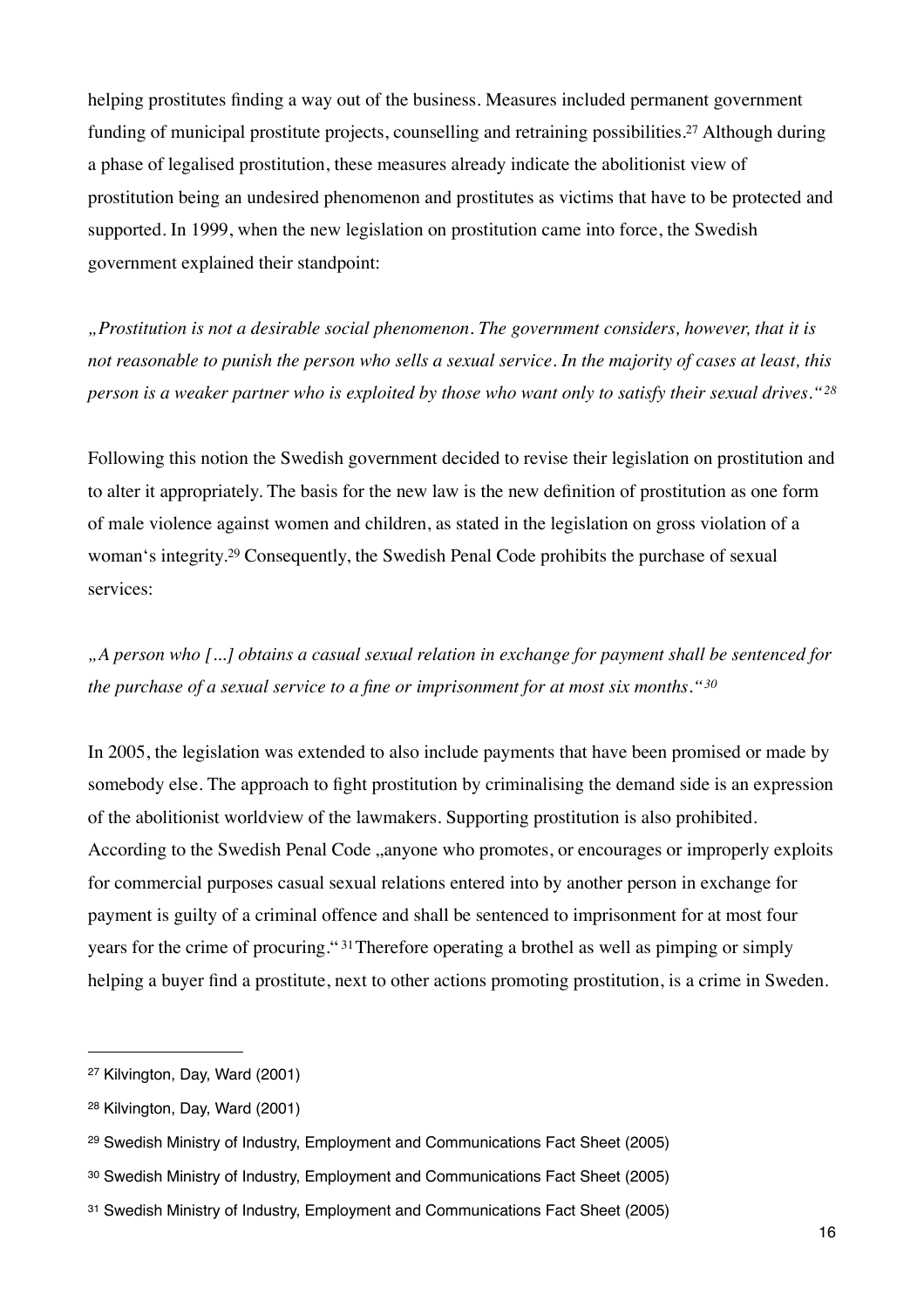The aim of these laws is the eradication of prostitution via the eradication of demand for prostitution.

In Sweden, the criminal offence "trafficking in human beings for sexual purposes" was only introduced into the body of legislation in 2002. Before 2002, this kind of crime fell under the Aliens Act defined as the assistance of illegal immigration. The introduction of trafficking in persons for the purpose of sexual exploitation as an explicitly mentioned criminal offence into Swedish legislation reflects the general shift of framing in the European Union from an illegal immigration frame to a human rights and violence frame mentioned above. So, according to the Swedish Penal Code a person is liable for trafficking in human beings if it, through the use of unlawful coercion or deception, by exploiting a person's vulnerability or by any other similar improper means recruits, transports, harbours, receives or takes other similar actions towards a person and thereby gains control over that person" for several different purposes. Explicitly mentioned are exploitation for sexual purposes, forced labour or the removal of organs, or other exploitations , in ways that cause distress for that person".

## 5. Statistical Data of Human Trafficking

The UN estimates that annually about 120.000 women and children are trafficked into the European Union and forced into prostitution. For Germany, it is estimated that annually about 15.000 women and children are trafficked into the country. The number of cases actually finding their way into the crime statistics are much lower. On the one hand, this is due to the fact that one case can include more than one victim. In 2003 for example, in 306 cases there was only one victim while in nine cases there were more than twenty registered victims.[32](#page-16-0) On the other hand, the area of trafficking in human beings naturally implies a high dark figure due to structural problems. Victims of trafficking are strangers in a foreign country, without passports and often without knowledge of the foreign language. Without speaking the language, being illegal in the country and without knowledge of the legal system the threshold of reporting to the police becomes extremely difficult.[33](#page-16-1) The fear of their tormentors and at the same time the fear of being punished under the foreign legal system additionally contribute to the difficulties.

Since the 1970's trafficking in human beings is rapidly increasing. The main supply countries have since then changed more than once. In the 1970's and 1980's trafficking was mainly a North-South

<span id="page-16-0"></span><sup>32</sup> http://www.bundeskriminalamt.de/lageberichte/mh/2003/mh2003.pdf (last visited 10.10.09)

<span id="page-16-1"></span><sup>33</sup> Goodey (2004)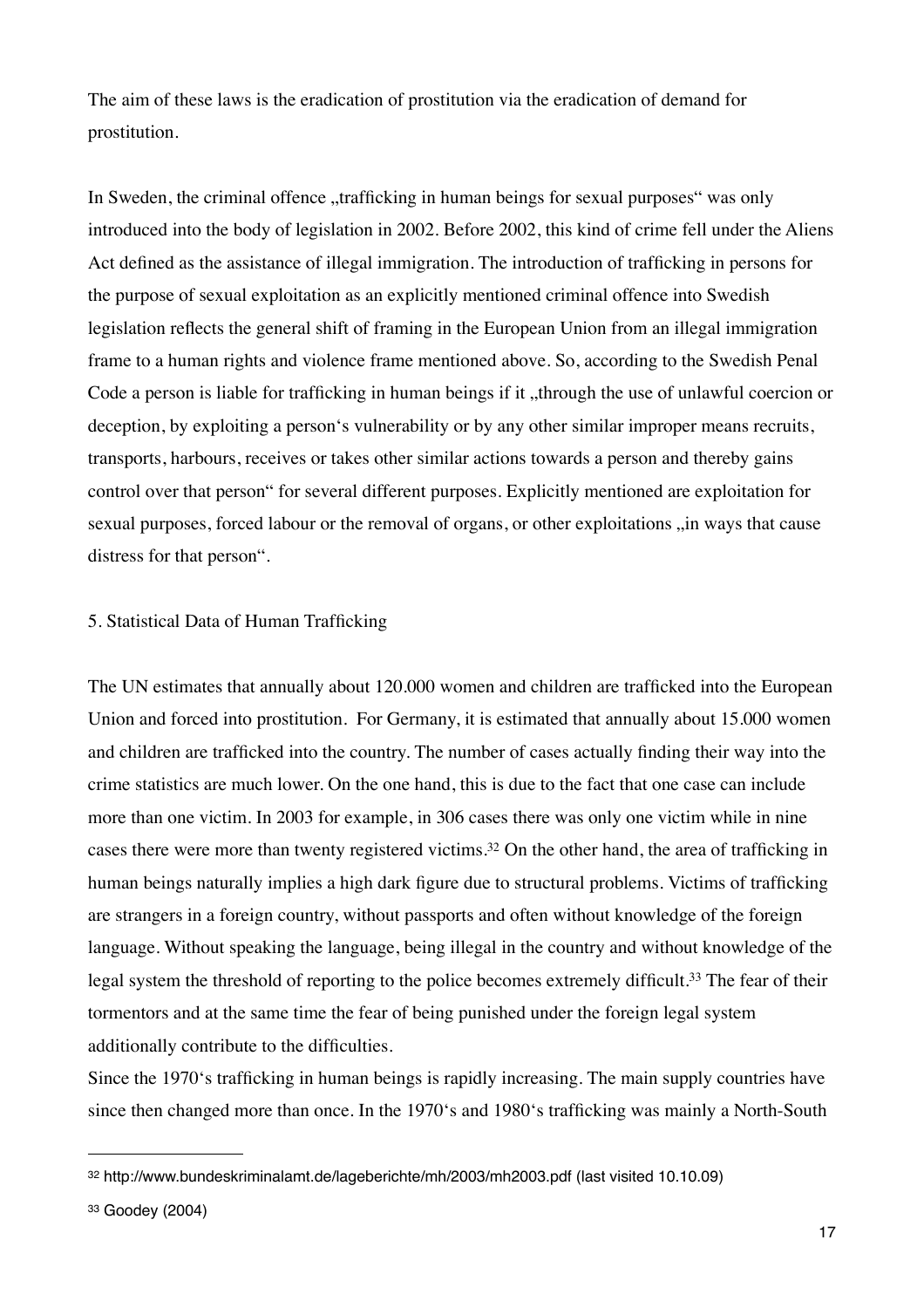phenomenon.[34](#page-17-0) In the 1970's victims mainly came from East Asia (especially Thailand and the Philippines), while in the 1980's they mainly came from Latin America and the Caribbean (especially Brazil, Columbia, Chile, Dominican Republic and Ecuador). The collapse of the Soviet Union in 1990 and the resulting transformation of the Central and Eastern European Countries (CEEC) resulted in an immense rise of trafficking and a shift of the main supply countries from the South to the East.

The following table shows the number of cases of human trafficking for the purpose of sexual exploitation in Germany from 1997 until 2008. Until 2005 the legal basis for these were Article 180 and 181 of the German Criminal Code, after the change of legislation in 2005 it was Article 232 of the German Criminal Code, both describing the criminal offence ,trafficking in human beings for the purpose of sexual exploitation'. As I said above, these numbers do not describe victims but criminal cases with unspecified numbers of victims.

| Year                  | 1997 | 1998 | 1999 | 2000 | 2001 | 2002 |
|-----------------------|------|------|------|------|------|------|
| Number of<br>offences | 1091 | 1011 | 678  | 1016 | 746  | 827  |
| Year                  | 2003 | 2004 | 2005 | 2006 | 2007 | 2008 |
| Number of             |      |      |      |      |      |      |

**Table 1:** Number of cases of trafficking in human beings in Germany according to year

The number of cases in Germany are as I said above on a higher level than that of Sweden. What catches the eye on first sight is the deviant value of the year 1999. While the years 1997, 1998 and 2000 all display case numbers above 1000, the year 1999 displays the third-lowest value of all twelve years (678). The sharp increase in cases from 1999 to 2000 (to 1016) is then followed by a sharp decrease to the year 2001 (746). Although the figures are slightly rising from 2001 to 2003 (to 850), in the five years after that the number of cases never rise above that level again. The actual number of cases lies between 1091 in 1997 and 621 in 2005, which matches a mean average of 811 cases per year. On first sight a downward trend seems apparent. While the years 1997, 1998 and 2000 are the only ones with case numbers above 1000, the years 2005 and 2007 are the only cases where the number of cases is below 700 (with the exception of 1999). It seems that higher case numbers tend to appear in earlier years, while lower case numbers are more likely to be in later years. Actually the mean average of the years 1997 until 2002 lies with 895 above that of the years

<span id="page-17-0"></span><sup>34</sup> Locher (2007)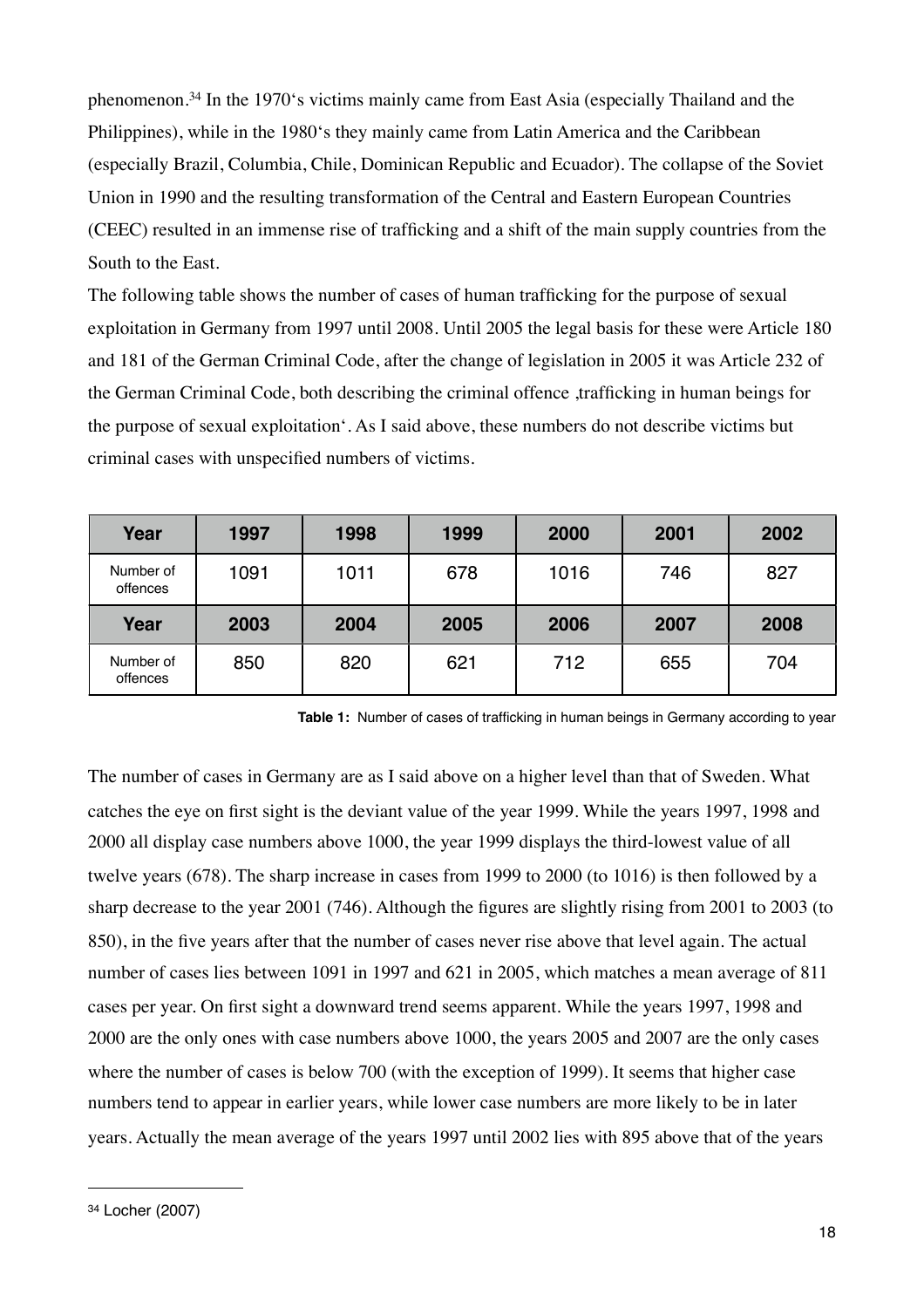2003 until 2008, which have a mean average of 727. The fact that the mean average of the first half of the years displayed is 167 points higher than that of the second half, clearly shows a decreasing trend. However, the number of cases in the first half of the years fluctuates a lot more than those of the second half as the standard deviation reveals. The standard deviation describes the mean deviation from the mean average, a high standard deviation therefore describes a high fluctuation in numbers while a low standard deviation describes numbers that are more similar to each other and display few and small variations. While the standard deviation of the first half of the years is 167,59, that of the second half of the years is with 90,5 much lower (in comparison, the standard deviation of all years is 190,5). The intervals between lowest and highest values confirm this finding. While the difference between the highest and lowest value of the first half of the years amounts to 413, that between highest and lowest value of the second half of the years amounts to 229. In comparison, the difference between highest and lowest value of all years is 470.

Concerning the situation in Sweden, the Swedish National Police Board estimates that annually about 400-600 women are trafficked into the country.<sup>35</sup> As the criminal offence  $\alpha$ , trafficking in human beings for the purpose of sexual exploitation" was only introduced into the Swedish legislation in 2002, cases falling under this definition only started to be recorded in 2003. The following table shows the cases of assistance of illegal immigration without specification of the purpose, as recorded by the Swedish National Council for Crime Prevention. For the years since 2003 the numbers include the cases of human trafficking for the purpose of sexual exploitation (showing the individual figures of trafficking in brackets) as this offence was, previous to individual mentioning, already part of the offence of assistance of illegal immigration.

| Year                  | 1997 | 1998 | 1999 | 2000 | 2001 | 2002 |
|-----------------------|------|------|------|------|------|------|
| Number of<br>offences | 28   | 70   | 121  | 113  | 109  | 114  |
| Year                  | 2003 | 2004 | 2005 | 2006 | 2007 | 2008 |
|                       |      |      |      |      |      |      |

**Table 2:** Number of cases of assistance of illegal immigration / human trafficking in Sweden according to year

Therefore figures of Sweden can only be analysed in this context under reservations as the actual criminal offence that is topic of the table concerning Germany has only been monitored in Sweden

<span id="page-18-0"></span><sup>35</sup> www.sweden.se (last visited 10.10.09)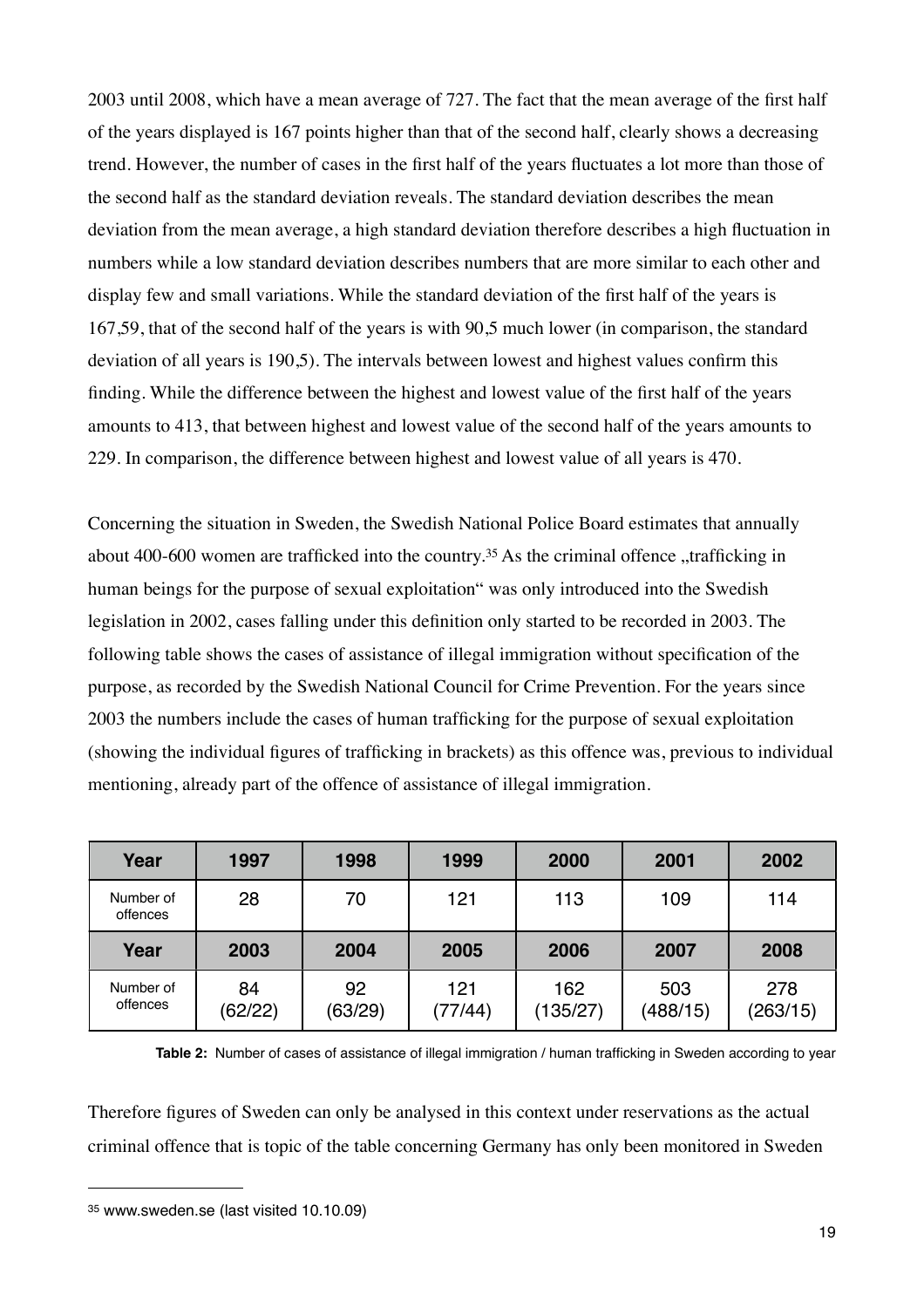since 2003, as mentioned above. Before this, human trafficking has only been considered under illegal immigration aspects, which of course includes additional offences. The assistance of illegal immigration does not specify for what purposes this assistance occurs and when the relation to the illegal immigrant ends. Therefore human trafficking for the purpose of sexual exploitation is only a partial aspect of the displayed figures until 2002, which ranges from being nearly half of the cases of illegal immigration (in 2004) to being only a mere thirty-seconds of the cases (in 2007). For the purpose of this analysis I assume that, as human trafficking for the purpose of sexual exploitation from 2003 until 2005 ranged about half to one third of the numbers of assistance to illegal immigration and only after 2005 becomes almost marginal due to the sharp rise of cases of assistance to illegal immigration, the cases of human trafficking for the purpose of sexual exploitation which have been prosecuted as assistance to illegal immigration ranged about the same percentages.

On first sight, an immense increase of assistance of illegal immigration becomes apparent. While the lowest number (28) is displayed in the first year of the interval (1997), the highest number (503) is the second last year of the interval (2007). The year 2007 is at the same time the most obvious deviation of the numbers, apart from this year there seems to be a steady increase in cases. Only in 2003 and 2004 do the cases fall considerably below previous numbers. The mean average confirms the impression of an immense increase. While the mean average of the first half of the years is 93, that of the second half of the years is 207. Although the sharp deviation of the value of 2007 has to be kept in mind. If this value is excluded, the mean average of the other years of the second half of the interval is with 147 about a quarter lower. The standard deviation reveals that the increase itself increases, that is, the later the years the sharper the increase in cases. While the standard deviation of the first half of the years has a value of 36,4, that of the second half of years is with a value of 203,94 about five times as high. Even if the sharp deviation of 2007 is not included, the standard deviation of the latter half is then with a value of 99,81 still about three times as high. Concerning the cases of human trafficking for the purpose of sexual exploitation the peak of cases is not in 2007, as could be expected, but already in 2005. The cases steadily increase from 2003 until 2005 and then steadily decrease until 2008, whereby the number of cases in 2008 lies slightly below the number of cases in 2003. While the difference between lowest and highest number of cases is 29, the mean average has a value of 25. The standard deviation has a value of 10,9. The fact that the standard deviation of the period from 2003 until the peak in 2005 has with 13,9 almost the same value as the standard deviation of the period from 2005 until 2008 (13,7) shows that the distribution of cases is almost a perfect parabola, which deviates from the tendency of the cases of assistance to illegal immigration as they more or less steadily increase.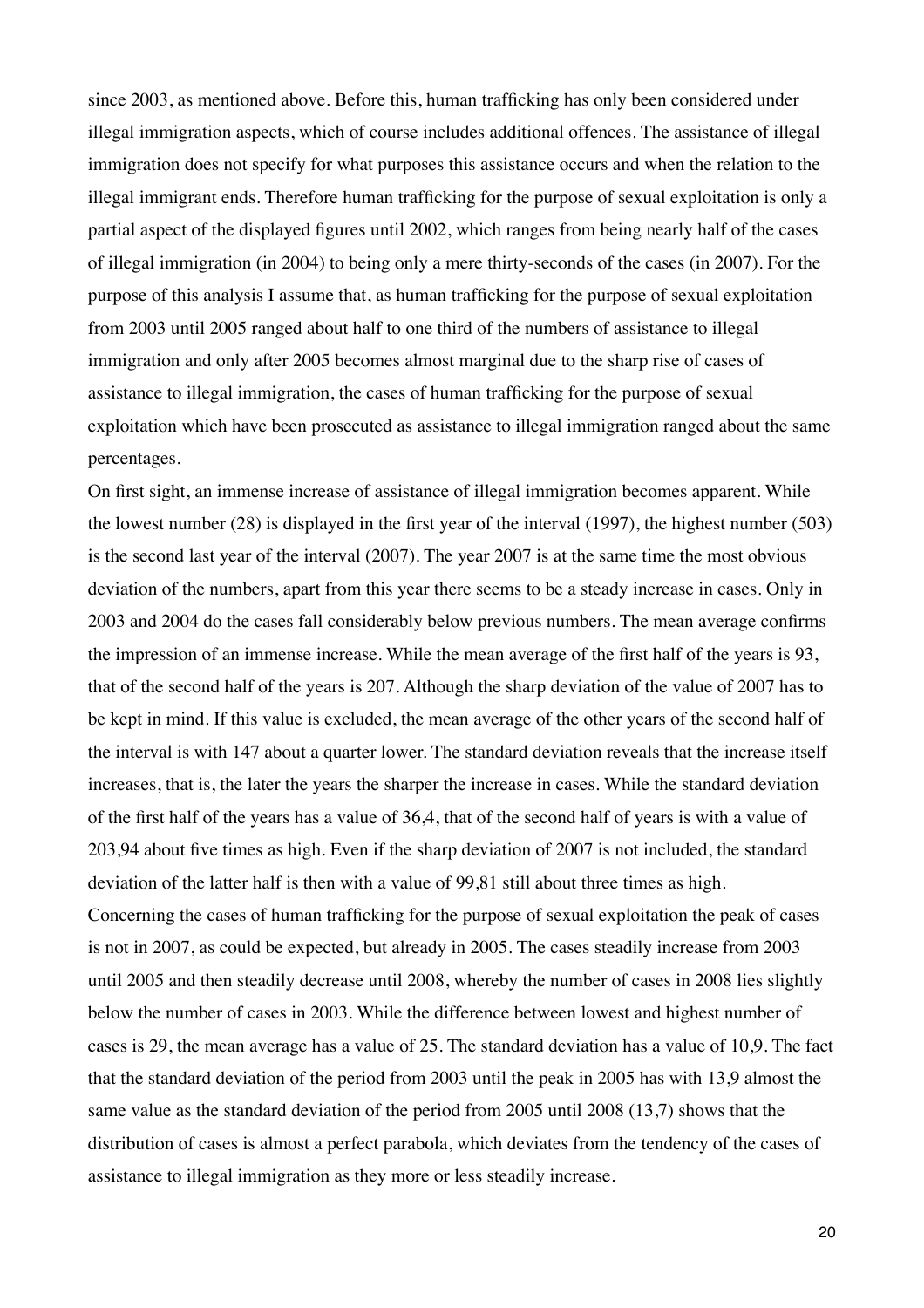#### 6. Analysis and Discussion

Concerning the question if the introduction of the new legislation on prostitution actually has an impact on trafficking in human beings for the purpose of sexual exploitation, the development of the figures after the introduction in comparison to the figures before is of special interest. In Germany the new legislation on prostitution, which legalised the practise as well as certain types of furtherance, came into force in 2001. The criminal offence of trafficking in human beings for the purpose of sexual exploitation existed since the beginning of the interval in question but had been amended in 1998 and 2005. As mentioned above, one of the considerations of the government for legalising prostitution had been the hope of decreasing human trafficking through on the one hand a market-oriented approach ("illegal behaviour is not as profitable any more") and on the other hand the shift of resources from less severe furtherance of prostitution to illegal human trafficking. Actually, while there is a sharp fall in cases in human trafficking from 2000 to 2001, cases after 2001 increased again and remained on a higher level until 2005 where the number again fell sharply. The overall tendency, however, seems to confirm the government's expectations as the number of cases of human trafficking for the purpose of sexual exploitation decreases (as was mentioned above). If including the first minor change of the legislation on trafficking (in November 1998), it is striking, however, how each change in legislation either concerning prostitution or trafficking results in a sharp decrease of the number of cases in the following year. (The same year if the new legislation came into force at the beginning of the year). Actually the three sharpest decreases coincide with a change in legislation. This could simply be a coincidence, but as this is the case three times and actually one of the biggest deviations in numbers happens just after the first amendment of trafficking legislation in November 1998 (from a level of above 1000 before and after, to 678 in 1999) there must be an explanation for this. It is likely, however, that there are different reasons depending on which legislation (that of trafficking or prostitution) has been altered as they have basically different consequences. Concerning the tightening of laws on trafficking, for two reasons a rise in case numbers after the introduction could be expected. First of all, as each amendment includes more offences this should result in more cases falling under the legislation on trafficking. Secondly, the acknowledgement of the seriousness of the problem (through the view that it is necessary to amend the existent legislation) should be accompanied with an increase in resources for fighting it, which would lead to more detected cases. However, this is not the case. Just the opposite: The case numbers drop after both tightenings. This means either that the cases of human trafficking have actually decreased or that less cases have been detected. Both possibilities could be the result of a deterrent effect of the expectation of a change in legislation on traffickers. When they know a tightening of legislation is due in a country they might fear easier detection and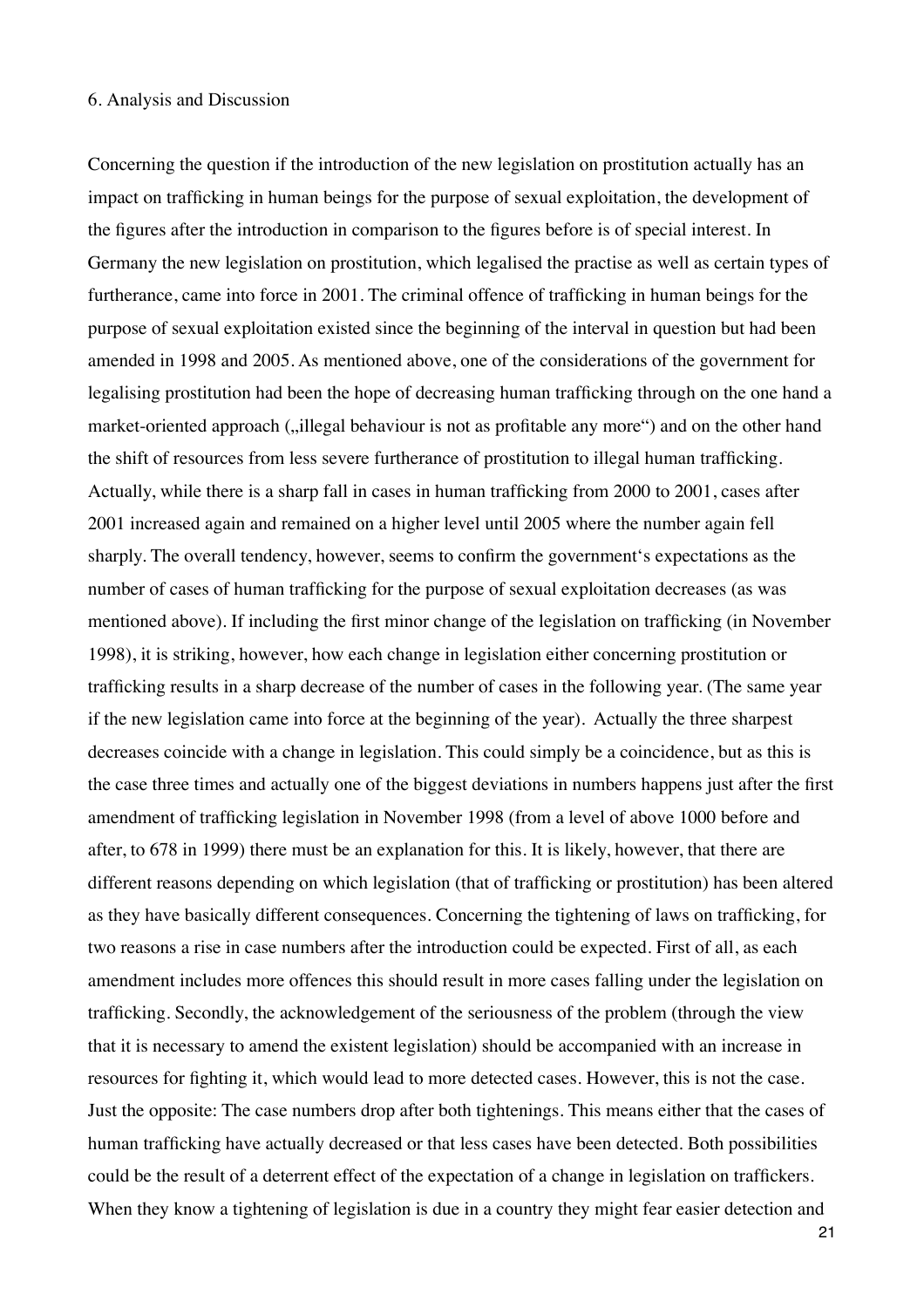higher penalties and therefore choose another country as destination or exert even more caution while operating *in* the country. As the numbers after each amendment rise again in the second year after implementation, this effect does not seem to be lasting.

The decreasing effect of the introduction of the new legislation on prostitution seems to be more long-lasting. Although the number of cases also rises again in the second year after implementation it never again rises to the level of cases before 2001. So in opposition to the introduction of stronger laws on trafficking, whose effect seems to be only short-termed, the effect of the introduction of the new laws on prostitution seems to be long-term. Does this finding confirm the hopes of liberals and legislators that legalisation of prostitution has a positive (i.e. lowering) effect on human trafficking? On first sight it seems like that. On the other hand, this trend simply shows that less cases of human trafficking have been detected, it does not say anything about the actual amount of trafficking. After the legalisation of prostitution, some opponents argued that the new legislation actually would make the prosecution of human trafficking more difficult, as it would be more difficult to access brothels.[36](#page-21-0) Under the new law brothels are primarily legal businesses, and so only with a clear initial suspicion of exploitation it is possible for the police to enter these businesses without the permit of the brothel owner. But, as was mentioned above, especially in the area of human trafficking it is difficult to gather evidence as the threshold of victims to turn to the police is high. Accordingly, in a survey made for the German government in order to assess the consequences of the new prostitution laws, one third of questioned police stations claimed that the abolition of the criminal offence "furtherance of prostitution" had made the prosecution of human trafficking more difficult, as they used this law to access and control brothels and detect cases of human trafficking.<sup>[37](#page-21-1)</sup> Accordingly, two thirds did not agree to this. But as prostitution and human trafficking is not spread equally across Germany (big cities with well-known red-light districts like Hamburg, Cologne or Berlin have a higher amount of prostitution than smaller cities) and the origin of the police stations in comparison to their assessment of the new legislation is not examined, these results again have to be handled with care. It is at least possible that the impression on whether or not the new prostitution laws had an influence on the combat of human trafficking depends on the amount of prostitution the police station have to deal with in the first place. A police station of a region with one established and well-known brothel and a manageable amount of street prostitution might find it easier to control the legal amount of prostitution and be aware of trafficking developments than a police station of a city like Hamburg with an ever-changing red-light district with numerous brothels and a large amount of street prostitution. Unfortunately, as the survey does not clarify this

<span id="page-21-0"></span><sup>36</sup> www.emma.de (last visited 10.10.09)

<span id="page-21-1"></span><sup>37</sup> http://www.bmfsfj.de/doku/prostitutionsgesetz/pdf/bundesreg.pdf (last visited 10.10.09)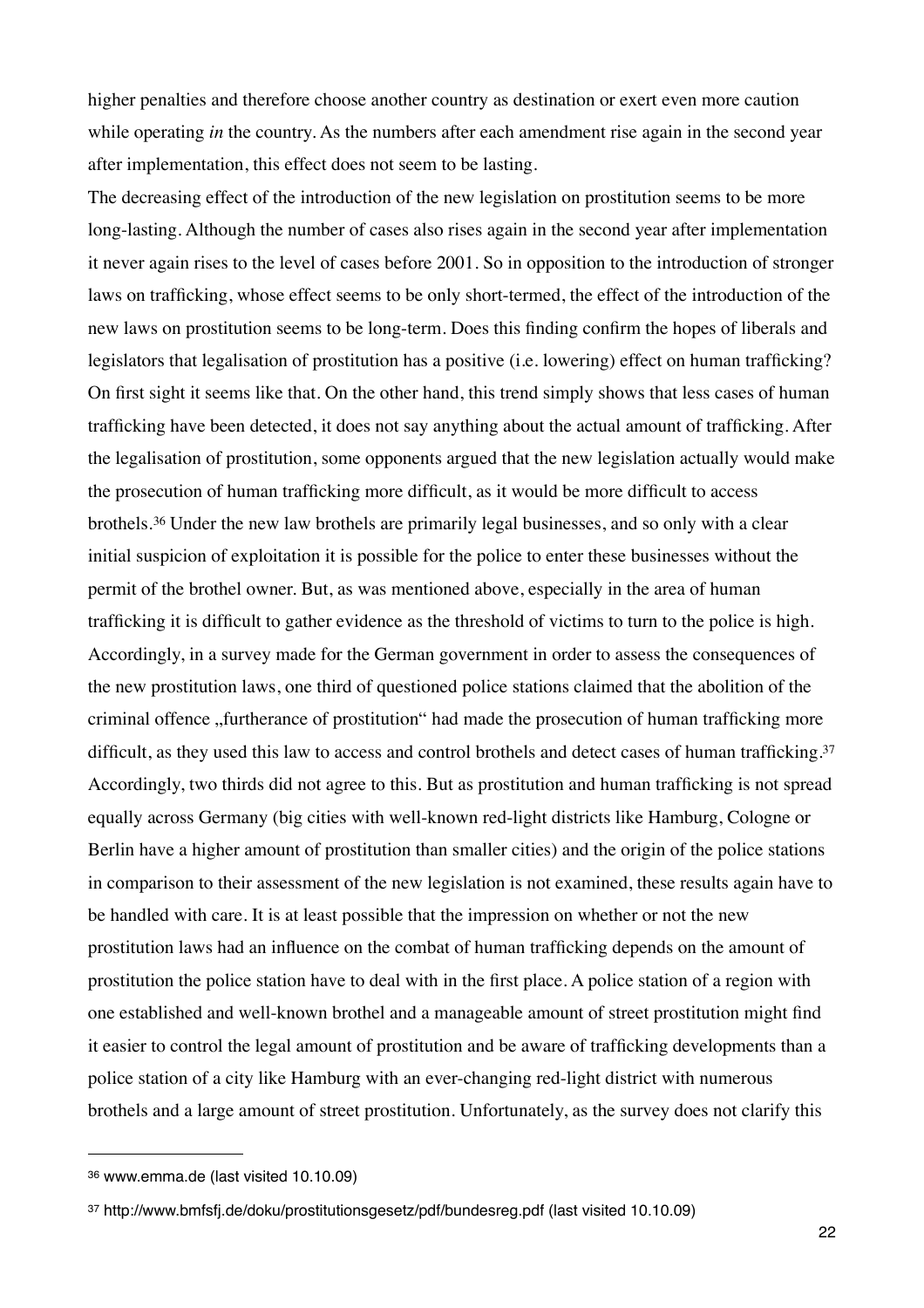issue, these are only speculations. But as one third of questioned police stations do acknowledge a negative influence of the new prostitution laws on the prosecution of human trafficking, it is at least possible that this aspect has an influence on the development of the actual case numbers and therefore the seemingly downward trend of human trafficking. Therefore what is safe to say is that the introduction of the new prostitution laws had an influence on human trafficking. However, if the decreasing influence is only in the numbers, and therefore actually supports human trafficking as the case numbers go down (through the increased difficulty of detecting cases of human trafficking), or the influence is on the actual amount of human trafficking, is ultimately a matter of opinion as the only way to numerical assess human trafficking is by case numbers of detected incidents.

The case numbers for Sweden are more difficult to assess. While unfortunately there are no numbers of cases of human trafficking from 1998 until 2002, a rise in case numbers of assistance of illegal immigration is obvious. In 1999, when the new law on prostitution was introduced, case numbers of assistance of illegal immigration for the first time rise (considerably) above 100. However, the case numbers from 1997 to 1998 already have more than doubled. All in all the case numbers from 1997 until 1999 have become four times as high. Therefore case numbers of assistance of illegal immigration have increased already before the new prostitution laws came into force. After the introduction the level remains more or less the same until 2002. (Always keeping in mind that assistance to illegal immigration does not equal trafficking in human beings completely.) In July 2002, the criminal offence "human trafficking for the purpose of sexual exploitation" is newly introduced into the Swedish criminal code. It seems that the new prostitution laws have virtually no influence on trafficking in persons (until 2002 as part of assistance of illegal immigration). It is of course possible that the proportion of human trafficking for the purpose of sexual exploitation compared to other cases of assistance to illegal immigration has changed after 1999, but unfortunately there is no way of reading that into the numbers. There is the additional problem of human trafficking having a high dark figure as is shown by the fact that the national police force estimates the number of victims of human trafficking for the purpose of sexual exploitation at 400 to 600 women in 2003, while actually only 22 cases (which of course could include more than one victim) have been detected.<sup>38</sup> However, according to a study of the Swedish National Board of Health and Welfare the Swedish police claims that the new prostitution laws indeed do have a positive effect on human trafficking. In the accompanying report they state that ", the new law against purchasing sex is impeding the establishment of trafficking in Sweden."<sup>[39](#page-22-1)</sup>

<span id="page-22-0"></span><sup>38</sup> Report of the Swedish National Board for Health and Welfare 2003

<span id="page-22-1"></span><sup>39</sup> Report of the Swedish National Board for Health and Welfare 2003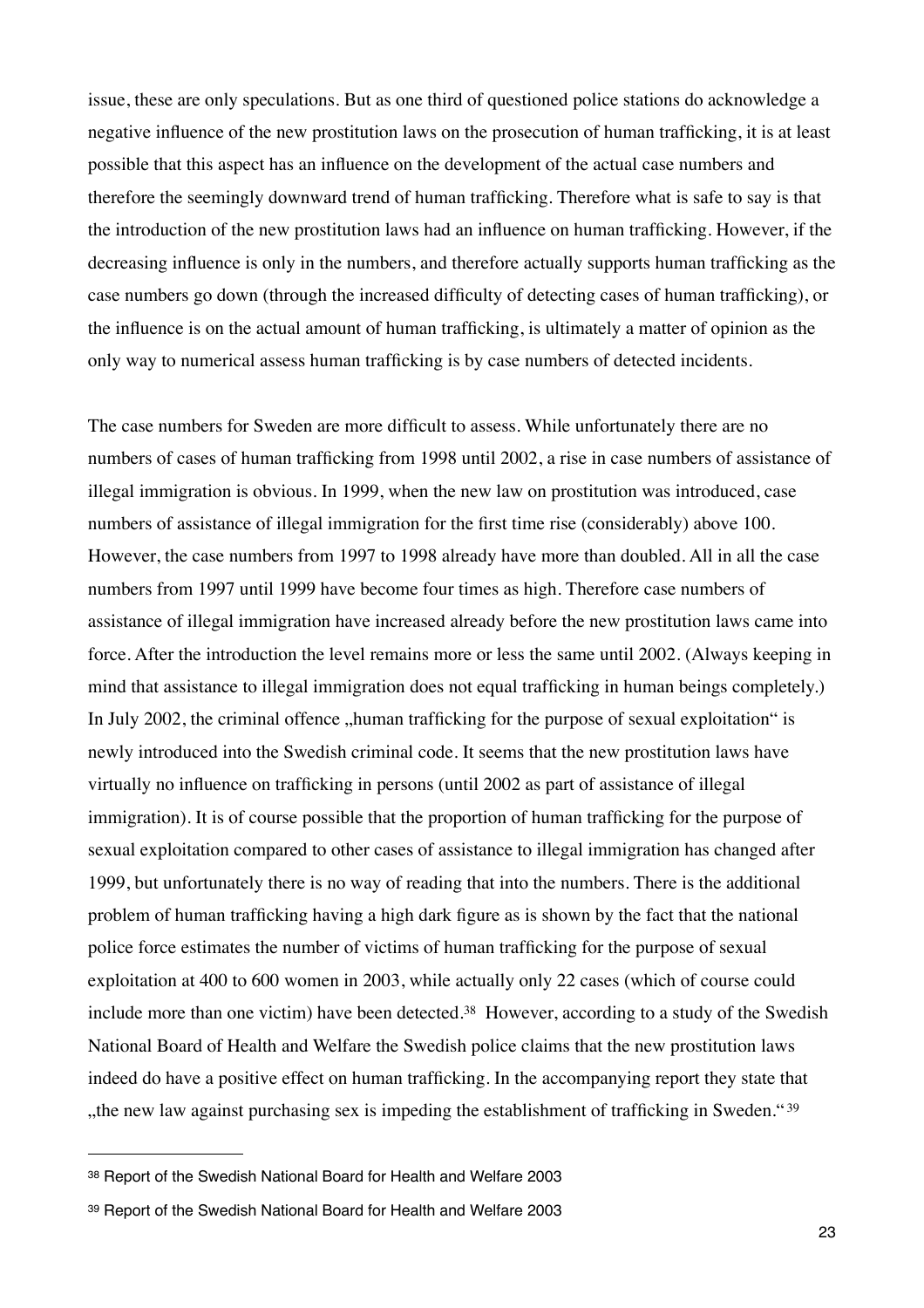Through telephone taps the police found out that traffickers and pimps have more difficulties to find clients as the demand for sexual services has decreased and they cannot put the women on streets any more as the risk of discovery is too high. Some of them actually move their business to the neighbour countries Norway and Denmark, as the report states.[40](#page-23-0)

The case numbers of human trafficking confirm these statements. After a peak in 2005 the case numbers decrease until a level even lower than that level that prevailed at the introduction of the offence. This could be evidence for an actual success in the fight against trafficking. As no police station complains about more difficult circumstances for the prosecution of trafficking through the new law, like in Germany, and especially keeping in mind the findings of the police mentioned above, it is likely that the decrease in case numbers reflect an actual decrease of trafficking in Sweden. However, it is too early to actually claim a lasting effect.

The analysis of the case numbers of human trafficking in Germany and Sweden have shown that the initial expectations are not as easily confirmed or disproved as expected. On first sight the numbers seem to confirm the claims of liberals. In Germany case numbers of human trafficking go down, while in Sweden assistance to illegal immigration goes up. The liberal approach of legalising prostitution seems to produce better results than the abolitionist approach of criminalising clients of prostitutes. When looking closer, this claim cannot be maintained, but on the other hand cannot be clearly proven wrong either. What is clear at least, is that in Germany, legalisation of prostitution did have an effect on human trafficking. The numbers show that this effect was positive, i.e. case numbers went down. However, considering statements of police stations, the actual amount of human trafficking could also have been increased due to the difficulties the new legislation imposes on prosecution of trafficking. In Sweden on the other hand, the results are even less clear, not least due to the fact that case numbers especially of human trafficking for the purpose of sexual exploitation are available only starting from 2002. Including statements from the police, the criminalisation of clients indeed did have a positive effect on trafficking and actually decreased the amount of human trafficking in the country. This, however, is not evident from analysing case numbers alone.

All in all, the approach of using criminal statistics on case numbers of human trafficking for analysing the connection of prostitution laws and human trafficking has proven to be very difficult, if not impossible. There turned out to be numerous flaws in this approach. First of all, there is the obvious problem that recording of data concerning human trafficking in Sweden only started in

<span id="page-23-0"></span>40 All from Report of the Swedish National Board for Health and Welfare 2003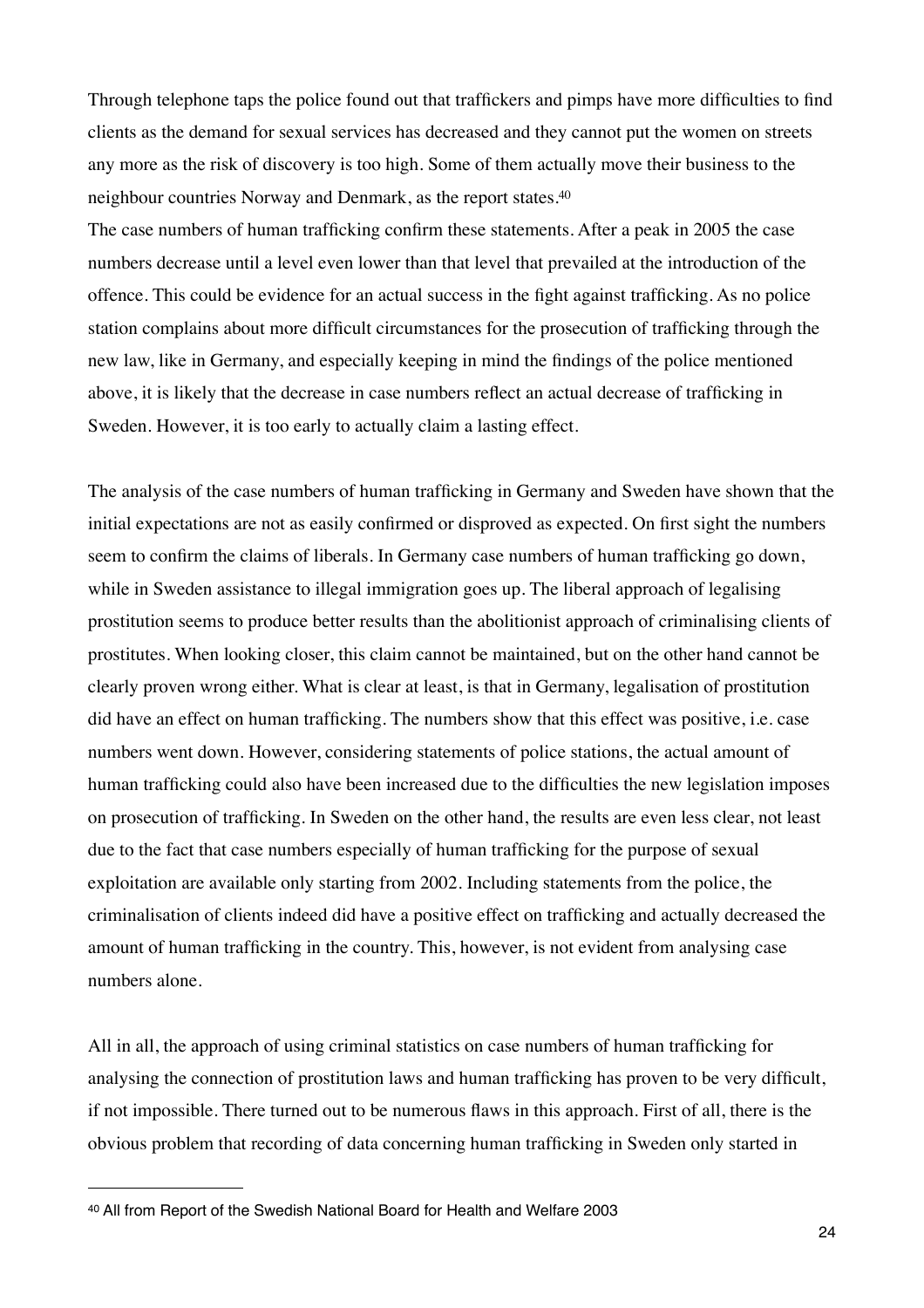2002. The compromise I made by using data on assistance of illegal immigration, to get at least a broad overview of the developments, is flawed and bears problems of accuracy and usefulness in general. Secondly, there is the problem of having to use numbers of *detected* cases, which might not say much about the actual reality as was hinted in the analysis. The number of detected cases might be dependent on completely different factors than the amount of trafficking in reality. It could be the case, for example, that resources for combating a crime had been reduced which reduced the numbers of detected cases as less money could be spent on it. This does not mirror the actual reality of the crime and the amount of criminal offences might in fact actually rise due to lesser action of combating it. In this case the statistics of detected cases would lead into a totally different direction. A third problem that is related to this is the problem of actually finding data about the actual situation of trafficking. This is virtually impossible due to the underground nature of the business. If the "real" situation of trafficking can only be guessed, however, then drawing a line and proving or disproving a connection from prostitution laws to human trafficking is only possible with great reservations. Tendencies and probabilities do most likely point into the right direction, but ultimately only long-term analysis of a longer period than the 10 years period I used will be able to offer clear and concrete results.

## 7. Conclusion

The above explanations have shown that the prostitution policies in receiving countries indeed do have an effect on the amount and prosecution of human trafficking. However, just exactly how this influence is shaped is much more difficult to assess. Both countries examined claim that their approach to prostitution helps reducing human trafficking in their respective countries. Both country's statistics of case numbers of human trafficking seem to confirm this claim. At this point the analysis' result would have been , it does not matter if prostitution is legalised and handled as a business like any other, or if prostitution is tried to be extinguished by criminalising clients - both approaches reduce the amount of human trafficking" or simply that the legislation on prostitution does not have any influence on the amount of human trafficking, which is simultaneously decreasing in the last years in both countries. Considering statements of both country's police forces, however, I did not come to these conclusions. Combining the findings of the analysis of the statistics of case numbers with the impressions of the police I conclude that the legal handling of prostitution does have an influence on human trafficking. In Germany the influence on human trafficking is not directly but indirectly through an influence on prosecution of human trafficking. For a considerable minority of (questioned) police stations the new legislation makes it more difficult to detect cases of human trafficking. If the prosecution becomes more difficult, than this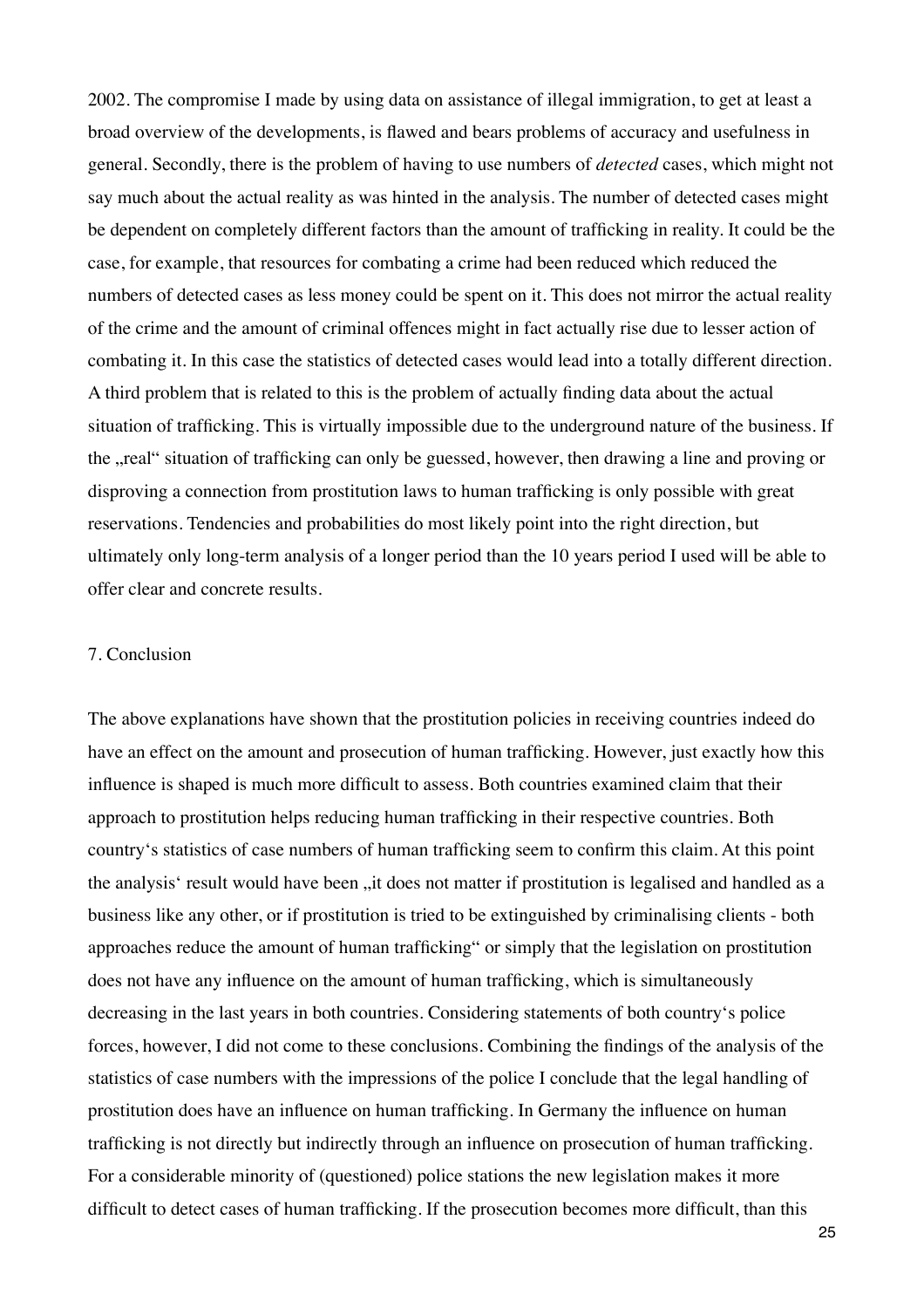could indeed have the opposite effect of human trafficking, i.e. a flourishing business instead of a decrease. However, these are only speculations as the actual amount of human trafficking in Germany can only be roughly guessed. With the change in government in September 2009 yet another change in legislation about human trafficking could soon enter into force. The conservative CDU (as main governing party) advocates the introduction of the criminalisation of clients of forced prostitutes. Clients should then be prosecuted if they acted grossly negligent by ignoring the fact that they used a forced prostitute (i.e. if they normally could have known that the woman was forced to provide the sexual service). It might be difficult to prove that clients indeed could have known that the woman was forced to prostitute herself, but the new law nonetheless might be a good step in the right direction.

In Sweden, the government's consequent approach of wanting to eradicate the phenomena of prostitution obviously leads to less men carrying out their (alleged) desire of buying sex (or maybe even prevents them from having this desire in the first place), which is expressed in the increased difficulty of traffickers to find clients that the telephone taps of the Swedish police have shown. If more men are deterred from buying sex for fear of prosecution, the market for trafficked prostituted women in this country becomes smaller. This, however, does not lead to a reduction in trafficking in general (as a world-wide phenomenon) but to a shift in trafficking. If Sweden as one of twentyseven countries in the European Union employs this approach than the problem of trafficking will not be reduced, but forwarded to another of this twenty-seven countries. If the effect of trafficking in Sweden in fact is long-lasting, however, is too early to assess. The government's official assessment and report of the success of the new prostitution laws, including the influence on human trafficking, is due in 2010 and will hopefully shed more light on this topic.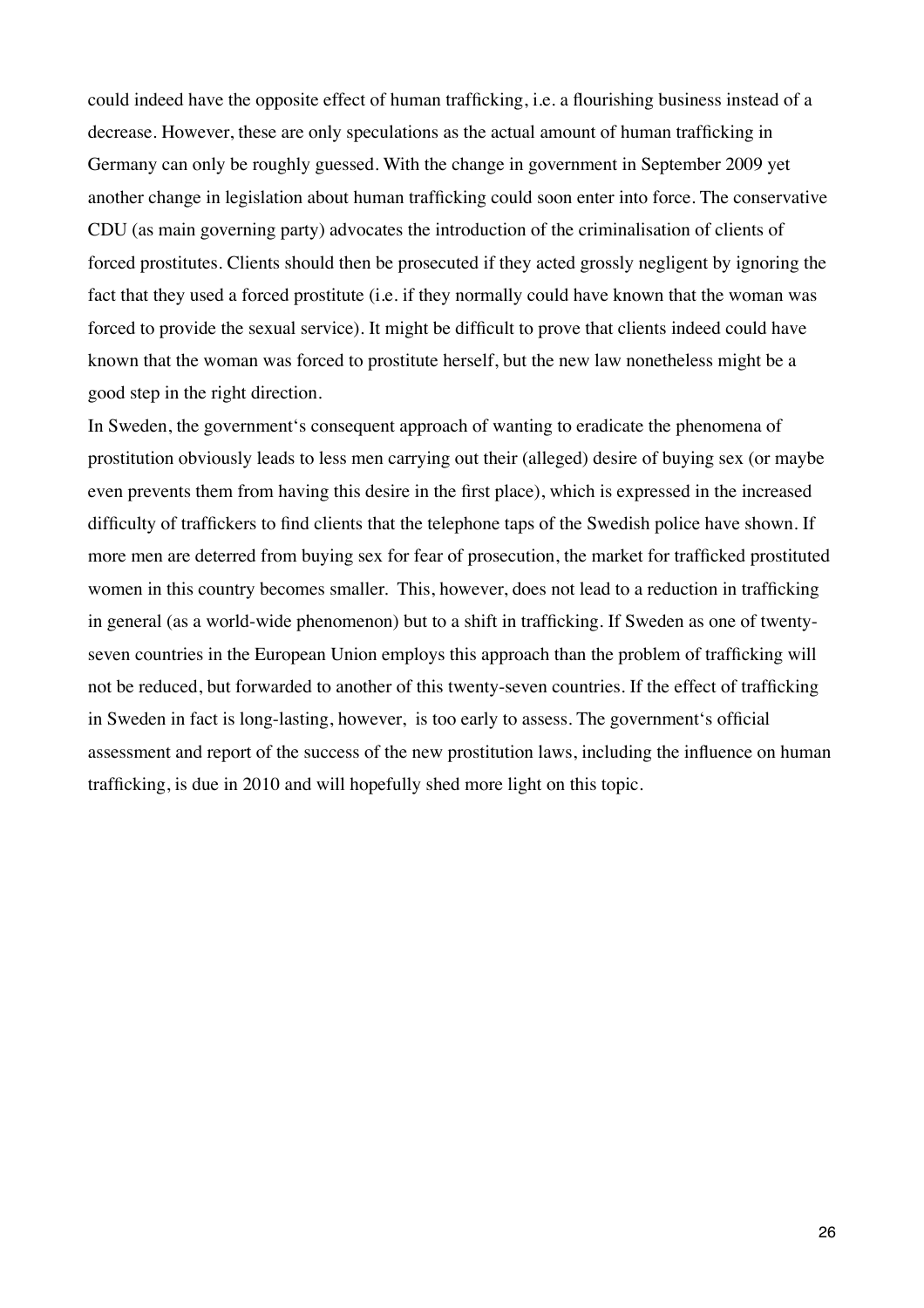## **Sources**

*Literature*

- Ball, Donald A., Wendell H. McCulloch, Michael J. Geringer and Jeanne M. McNett (2008), *International Business. The Challenge of Global Competition.* New York: McGraw-Hill.
- Chalmers, Damian, Tomkins, Adam (2007), *European Union Public Law.* Cambridge: Cambridge University Press.
- Corrin, Chris, *Transitional Road For Trafficking: Analysing Trafficking in Women from and through Central and Eastern Europe.* In: Europe-Asia Studies, Vol. 57, No. 4 (Jun., 2005), pp. 543-560.
- Goodey, Jo: *Sex Trafficking in Women from Central and Eastern European Countries: Promoting a ,Victim-Centred' and ,Women-Centred' Approach to Criminal Justice Intervention.* In: Feminist Review, No. 76, Post-Communism: Women's Lives in Transition (2004), pp. 26-45.
- Locher, Birgit (2007), *Trafficking in Women in the European Union. Norms, Advocacy-Networks and Policy-Change.* Wiesbaden: VS Verlag für Sozialwissenschaften.
- Williams, Phil (1999), *Illegal Immigration and Commercial Sex. The New Slave Trade.* London: Frank Class Publishers.
- Woyke, Wichard (2008), *Handwörterbuch Internationale Politik.* Opladen: Verlag Barbara Budrich.

## *Internet*

- Website of the United Nations, http://www.un.org (last visited 10.10.09)
- United Nations Convention Against Transnational Organised Crime, online at http:// www.unodc.org/unodc/en/treaties/CTOC/signatures.html (last visited 10.10.09)
- Swedish legislation online at http://www.legislationonline.org (last visited 10.10.09)
- Prostitution in Sweden 2003 Knowledge, Believes and Attitudes of Key Informants. Report of the Swedish National Board for Health and Welfare, online at http://www.legislationonline.org (last visited 10.10.09)
- Prostitution and Trafficking in Human Beings. Fact Sheet of the Swedish Ministry of Industry, Employment and Communications, April 2005, online at http://www.legislationonline.org (last visited 10.10.09)
- Official Gateway to Sweden, online at http://www.sweden.se (last visited 10.10.09)
- Website of the Swedish National Council for Crime Prevention, online at http://www.bra.se (last visited 10.10.09)
- Official Documents of the European Union, online at http://eur-lex.europa.eu (last visited 10.10.09)